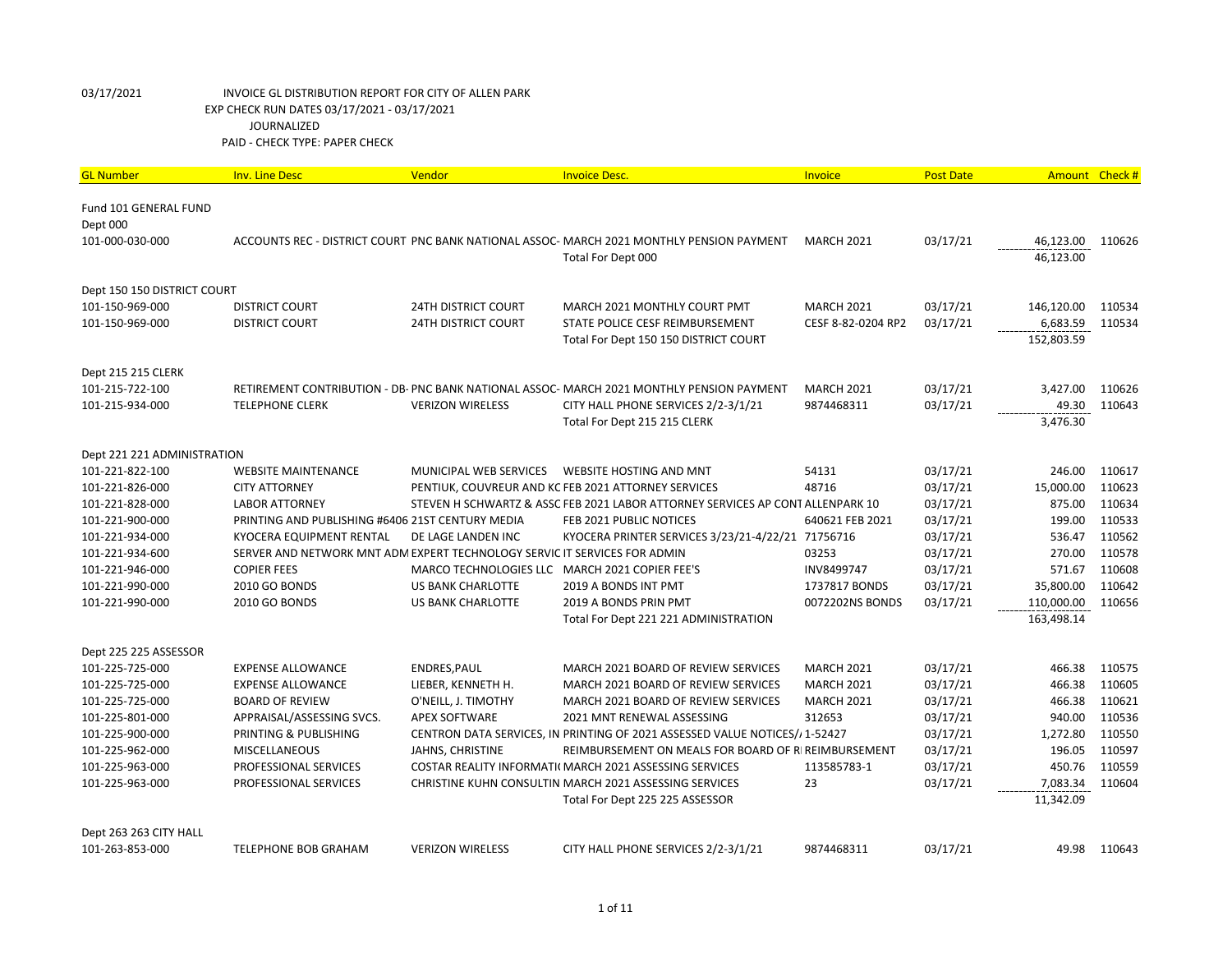| <b>GL Number</b>               | <b>Inv. Line Desc</b>                                | Vendor                                           | <b>Invoice Desc.</b>                                                                      | Invoice           | <b>Post Date</b> | Amount Check # |        |
|--------------------------------|------------------------------------------------------|--------------------------------------------------|-------------------------------------------------------------------------------------------|-------------------|------------------|----------------|--------|
| 101-263-920-000                | UTILITIES - 15915 SOUTHFIELD- BG CONSTELLATION       |                                                  | FEB 2021 GAS SERVICES BG-302830                                                           | 3131781           | 03/17/21         | 818.36         | 110556 |
| 101-263-920-000                | UTILITIES- 6601 ALLEN RD - BG-30 CONSTELLATION       |                                                  | FEB 2021 GAS SERVICES BG-307011                                                           | 3131779           | 03/17/21         | 0.00           | 110556 |
| 101-263-920-000                | UTILITIES 6603 ALLEN RD- BG-3076 CONSTELLATION       |                                                  | FEB 2021 GAS SERVICES BG-307646                                                           | 3131777           | 03/17/21         | 71.20          | 110556 |
| 101-263-920-000                | UTILITIES-15915 SOUTHFIELD                           | <b>DTE ENERGY</b>                                | ELECTRIC SERVICES 2/5-3/8/21                                                              | 03172021          | 03/17/21         | 8,672.25       | 110569 |
| 101-263-931-000                | BUILDING MAINTENANCE CITY HAI CINTAS CORPORATION-300 |                                                  | RUG SERVICES FOR CITY HALL & POLICE DEPT 3 4077820160                                     |                   | 03/17/21         | 195.35         | 110551 |
| 101-263-931-000                | BUILDING MAINTENANCE CITY HAI CINTAS CORPORATION-300 |                                                  | RUG SERVICES FOR CITY HALL & POLICE DEPT                                                  | 4078467283        | 03/17/21         | 195.35         | 110551 |
| 101-263-931-000                | <b>BUILDING MAINTENANCE</b>                          |                                                  | JOHN'S LANDSCAPING & SNO FEB 2021 SNOW REMOVAL & SALTING FOR CIT' 24144                   |                   | 03/17/21         | 3,500.00       | 110598 |
| 101-263-931-000                | <b>BUILDING MAINTENANCE</b>                          | ROCKET ENTERPRISE INC                            | <b>SUPPLIES</b>                                                                           | 160021            | 03/17/21         | 256.25         | 110631 |
| 101-263-931-000                | <b>BUILDING MAINTENANCE</b>                          | <b>VETERANS CLEANING</b>                         | FEB 2021 CITY HALL CLEANING SERVICES                                                      | 21-1002           | 03/17/21         | 1,960.00       | 110650 |
| 101-263-931-000                | <b>BUILDING MAINTENANCE</b>                          | <b>VETERANS CLEANING</b>                         | FEB 2021 CLEANING SERVICES                                                                | 21-2602           | 03/17/21         | 1,100.00       | 110650 |
|                                |                                                      |                                                  | Total For Dept 263 263 CITY HALL                                                          |                   |                  | 16,818.74      |        |
|                                |                                                      |                                                  |                                                                                           |                   |                  |                |        |
| Dept 277 CABLE/IT              |                                                      |                                                  |                                                                                           |                   |                  |                |        |
| 101-277-934-500                |                                                      |                                                  | IT SERVICES DEDICATED TUESDAY EXPERT TECHNOLOGY SERVIC TUESDAY IT SERVICES 2/14-2/27/21   | 03252             | 03/17/21         | 1,280.00       | 110578 |
| 101-277-984-000                | COMPUTER EQUIPMENT/SOFTWA CDW GOVERNMENT, LLC        |                                                  | IT EQUIPMENT FOR NEW DPS BLDG                                                             | 8710721           | 03/17/21         | 883.77         | 110549 |
| 101-277-984-000                | COMPUTER EQUIPMENT/SOFTWA CDW GOVERNMENT, LLC        |                                                  | IT EQUIPMENT FOR NEW DPS BLDG                                                             | 8947383           | 03/17/21         | 157.10         | 110549 |
|                                |                                                      |                                                  | Total For Dept 277 CABLE/IT                                                               |                   |                  | 2,320.87       |        |
|                                |                                                      |                                                  |                                                                                           |                   |                  |                |        |
| Dept 305 305 POLICE DEPARTMENT |                                                      |                                                  |                                                                                           |                   |                  |                |        |
| 101-305-722-100                |                                                      |                                                  | RETIREMENT CONTRIBUTION - DB- PNC BANK NATIONAL ASSOC- MARCH 2021 MONTHLY PENSION PAYMENT | <b>MARCH 2021</b> | 03/17/21         | 84,391.00      | 110626 |
| 101-305-729-000                | <b>K-9 SUPPLIES</b>                                  | PET SUPPLIES PLUS                                | <b>K-9 SUPPLIES</b>                                                                       | 83484             | 03/17/21         | 64.34          | 110624 |
| 101-305-757-000                | <b>OPERATING SUPPLIES</b>                            | AXON ENTERPRISE INC                              | CREDIT OF SALES TX FROM INV SI-1720108                                                    | FTC110206         | 03/17/21         | (198.41)       | 110539 |
| 101-305-757-000                | <b>OPERATING SUPPLIES</b>                            | AXON ENTERPRISE INC                              | TASER CARTRIDGES FOR POLICE DEPT                                                          | SI-1720108        | 03/17/21         | 3,505.19       | 110539 |
| 101-305-768-000                | <b>UNIFORMS</b>                                      | <b>ENTERPRISE UNIFORM CO</b>                     | UNIFORMS FOR POLICE DEPT                                                                  | 077147            | 03/17/21         | 227.70         | 110576 |
| 101-305-768-000                | <b>UNIFORMS</b>                                      | PRIORITY ONE EMERGENCY                           | UNIFORMS FOR POLICE DEPT                                                                  | 70072620          | 03/17/21         | 224.97         | 110628 |
| 101-305-853-000                | <b>TELEPHONE POLICE</b>                              | <b>VERIZON WIRELESS</b>                          | POLICE PHONE SERVICES 2/11-3/10/21                                                        | 9875280141        | 03/17/21         | 853.33         | 110649 |
| 101-305-934-000                | <b>EQUIPMENT MAINTENANCE</b>                         |                                                  | EXPERT TECHNOLOGY SERVIC COMPUTER SERVICES POLICE DEPT                                    | 03255             | 03/17/21         | 720.00         | 110578 |
| 101-305-935-000                | COMPUTER SOFTWARE MAINTEN/ THOMSON REUTERS-WEST      |                                                  | FEB 2021 WEST INFO POLICE CHGS                                                            | 843921163         | 03/17/21         | 212.36         | 110641 |
| 101-305-939-000                | <b>VEHICLE MAINTENANCE</b>                           | BAKER'S GAS & WELDING SUFFEB 2021 CYLINDER USAGE |                                                                                           | 09245410          | 03/17/21         | 25.17          | 110541 |
| 101-305-939-000                | <b>VEHICLE MAINTENANCE</b>                           | <b>BARGAIN TIRE CO</b>                           | TIRES FOR VEHICLES #6 & #30                                                               | 1757              | 03/17/21         | 900.00         | 110542 |
| 101-305-939-000                | <b>VEHICLE MAINTENANCE</b>                           | CLASSIC AUTO WASH INC.                           | FEB 2021 CAR SERVICES                                                                     | 1987              | 03/17/21         | 276.90         | 110554 |
| 101-305-939-000                | <b>VEHICLE MAINTENANCE</b>                           | <b>CYNERGY</b>                                   | SERVICES FOR PATROL UTILITY VEH #10                                                       | 34979             | 03/17/21         | 1,515.00       | 110561 |
| 101-305-939-000                | <b>VEHICLE MAINTENANCE</b>                           | <b>GLENDALE AUTO VALUE</b>                       | PARTS FOR 2017 FORD EXPLORER                                                              | 359-208709        | 03/17/21         | 19.29          | 110583 |
| 101-305-939-000                | <b>VEHICLE MAINTENANCE</b>                           | <b>GLENDALE AUTO VALUE</b>                       | <b>PARTS</b>                                                                              | 359-208831        | 03/17/21         | 138.00         | 110583 |
| 101-305-939-000                | <b>VEHICLE MAINTENANCE</b>                           | <b>INTERSTATE BATTERY OF SE N PARTS</b>          |                                                                                           | 60007624          | 03/17/21         | 277.62         | 110593 |
| 101-305-939-000                | <b>VEHICLE MAINTENANCE</b>                           | KAR BRITE, INC.                                  | CAR SERVICES FOR POLICE DEPT 07 EXPLORER 49463                                            |                   | 03/17/21         | 250.00         | 110601 |
| 101-305-939-000                | <b>VEHICLE MAINTENANCE</b>                           | KAR BRITE, INC.                                  | CAR SERVICES FOR POLICE DEPT 2012 FORD ED 49464                                           |                   | 03/17/21         | 200.00         | 110601 |
| 101-305-939-000                | <b>VEHICLE MAINTENANCE</b>                           | KAR BRITE, INC.                                  | CAR SERVICES POLICE DEPT 07 FORD EXPLORER 49465                                           |                   | 03/17/21         | 250.00         | 110601 |
| 101-305-939-000                | <b>VEHICLE MAINTENANCE</b>                           | KAR BRITE, INC.                                  | CAR SERVICES FOR POLICE DEPT FORD EXPLORI 49466                                           |                   | 03/17/21         | 200.00         | 110601 |
| 101-305-939-000                | <b>VEHICLE MAINTENANCE</b>                           | <b>SILVER LINING TIRE</b>                        | <b>DISPOSAL TIRE FEE</b>                                                                  | 36552592          | 03/17/21         | 110.00         | 110632 |
| 101-305-939-000                | <b>VEHICLE MAINTENANCE</b>                           | <b>VILLAGE FORD</b>                              | <b>PARTS</b>                                                                              | 217603            | 03/17/21         | 1,618.83       | 110651 |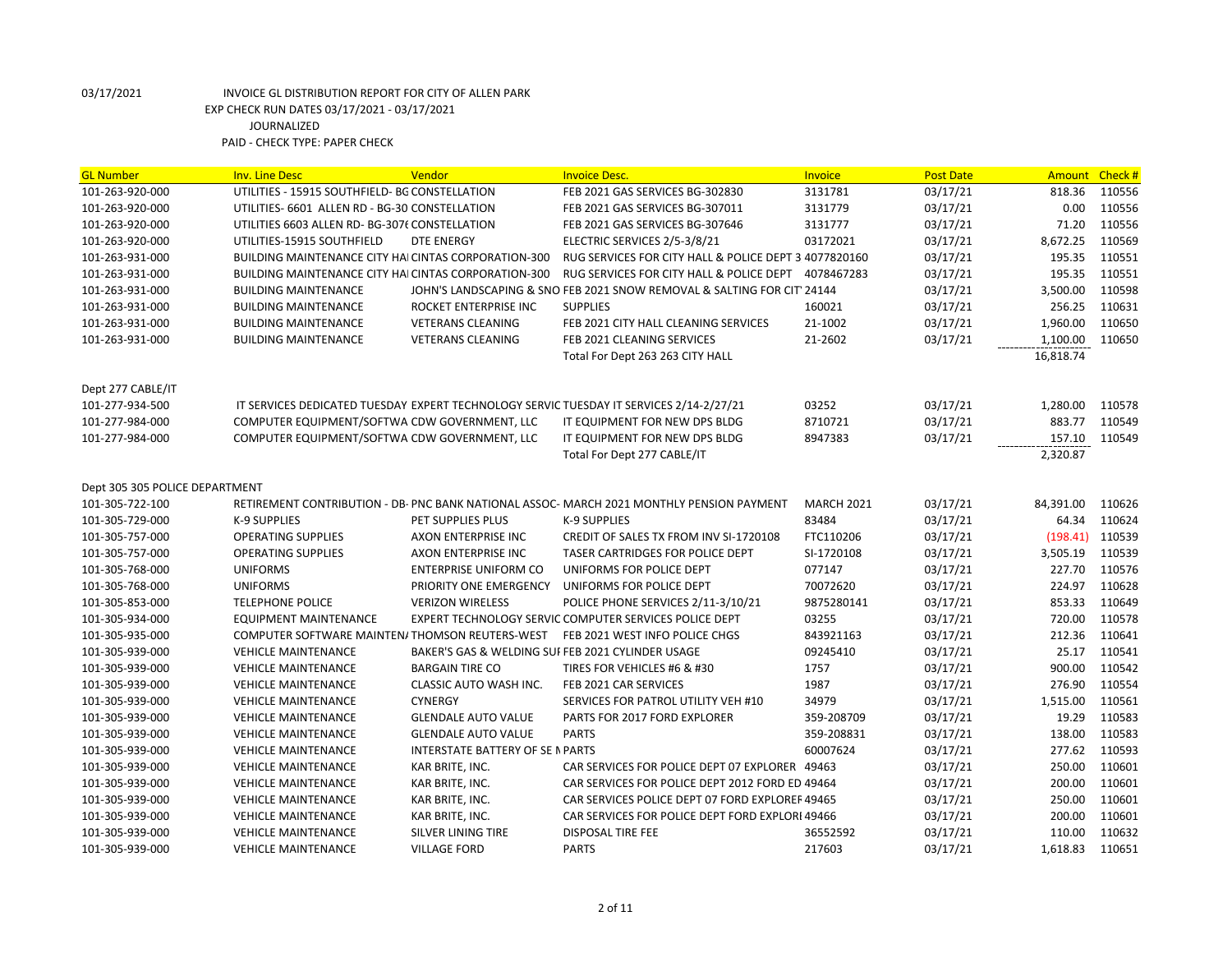| <b>GL Number</b>                          | <b>Inv. Line Desc</b>                          | Vendor                                           | <b>Invoice Desc.</b>                                                                      | Invoice           | <b>Post Date</b> | Amount Check # |        |
|-------------------------------------------|------------------------------------------------|--------------------------------------------------|-------------------------------------------------------------------------------------------|-------------------|------------------|----------------|--------|
| 101-305-939-000                           | <b>VEHICLE MAINTENANCE</b>                     | WINDER POLICE EQUIPMENT PARTS                    |                                                                                           | 210339            | 03/17/21         | 168.00         | 110653 |
| 101-305-960-000                           | <b>EDUCATION &amp; TRAINING</b>                |                                                  | MICHIGAN ASSOC. OF CHIEF (EDUCATIONAL SEMINAR FOR OFFICER ARNOLD 200008111                |                   | 03/17/21         | 125.00         | 110609 |
| 101-305-960-000                           | <b>EDUCATION &amp; TRAINING</b>                |                                                  | MICHIGAN ASSOC. OF CHIEF (EDUCATIONAL SEMINAR FOR OFFICER CURTIS 200008113                |                   | 03/17/21         | 125.00         | 110609 |
| 101-305-960-000                           | <b>EDUCATION &amp; TRAINING</b>                |                                                  | MICHIGAN ASSOC. OF CHIEF (EDUCATIONAL SEMINAR FOR OFFICER FRANCO 200008112                |                   | 03/17/21         | 125.00         | 110609 |
| 101-305-960-000                           | <b>EDUCATION &amp; TRAINING</b>                |                                                  | MICHIGAN ASSOC. OF CHIEF (EDUCATIONAL SEMINAR FOR OFFICER WAARA 200008110                 |                   | 03/17/21         | 125.00         | 110609 |
| 101-305-960-000                           | <b>EDUCATION &amp; TRAINING</b>                |                                                  | MICHIGAN ASSOC. OF CHIEF (EDUCATIONAL SENIMAR FOR SGT DOBBERTIN 200008114                 |                   | 03/17/21         | 125.00         | 110609 |
| 101-305-961-000                           | POL. TRAIN-ACT 302 ST. GRANT                   | <b>DEWOLF&amp; ASSOCIATES</b>                    | FTO TRAINING FOR OFFICER WAARA                                                            | 3161              | 03/17/21         | 795.00         | 110565 |
|                                           |                                                |                                                  | Total For Dept 305 305 POLICE DEPARTMENT                                                  |                   |                  | 97,369.29      |        |
|                                           |                                                |                                                  |                                                                                           |                   |                  |                |        |
| Dept 340 340 FIRE DEPARTMENT              |                                                |                                                  |                                                                                           |                   |                  |                |        |
| 101-340-722-100                           |                                                |                                                  | RETIREMENT CONTRIBUTION - DB PNC BANK NATIONAL ASSOC- MARCH 2021 MONTHLY PENSION PAYMENT  | <b>MARCH 2021</b> | 03/17/21         | 56,260.00      | 110626 |
| 101-340-757-000                           | <b>OPERATING SUPPLIES</b>                      |                                                  | NETWORK SERVICES COMPAI OPERATING SUPPLIES FIRE DEPT                                      | 6700871-00        | 03/17/21         | 311.67         | 110619 |
| 101-340-757-500                           | <b>RESCUE SUPPLIES</b>                         |                                                  | BAKER'S GAS & WELDING SUI FEB 2021 OXYGEN CYLINGER RENTAL FIRE DEP109245300               |                   | 03/17/21         | 97.96          | 110541 |
| 101-340-757-500                           | <b>RESCUE SUPPLIES</b>                         | J & B MEDICAL SUPPLY, INC. RESCUE SUPPLIES       |                                                                                           | 7142979           | 03/17/21         | 132.48         | 110594 |
| 101-340-757-500                           | <b>RESCUE SUPPLIES</b>                         | J & B MEDICAL SUPPLY, INC. RESCUE SUPPLIES       |                                                                                           | 7146321           | 03/17/21         | 770.56         | 110594 |
| 101-340-757-500                           | <b>RESCUE SUPPLIES</b>                         | J & B MEDICAL SUPPLY, INC. CREDIT ON RET PROD    |                                                                                           | 7014116           | 03/17/21         | (5.55)         | 110594 |
| 101-340-757-500                           | <b>RESCUE SUPPLIES</b>                         | J & B MEDICAL SUPPLY, INC. RESCUE SUPPLIES       |                                                                                           | 7171012           | 03/17/21         | 1,368.76       | 110594 |
| 101-340-757-500                           | <b>RESCUE SUPPLIES</b>                         | J & B MEDICAL SUPPLY, INC. RESCUE SUPPLIES       |                                                                                           | 7161876           | 03/17/21         | 89.60          | 110594 |
| 101-340-805-000                           | AMBULANCE BILLING                              | <b>STATE OF MICHIGAN</b>                         | QULAITY ASSURANCE ASSESSMENT 1/1/21-3/3 491-389876                                        |                   | 03/17/21         | 1,452.22       | 110633 |
| 101-340-835-000                           | <b>PHYSICALS</b>                               |                                                  | PSYBUS PSYCHOLOGICAL CON PSYCHOLOGICAL EVAL FOR NEW HIRE                                  | 18769             | 03/17/21         | 585.00         | 110629 |
| 101-340-853-000                           | <b>TELEPHONE ED CANN</b>                       | <b>VERIZON WIRELESS</b>                          | CITY HALL PHONE SERVICES 2/2-3/1/21                                                       | 9874468311        | 03/17/21         | 146.69         | 110643 |
| 101-340-853-000                           | <b>TELEPHONE ED CANN</b>                       | <b>VERIZON WIRELESS</b>                          | FIRE DEPT SERVICES 2/11-3/10/21                                                           | 9875196680        | 03/17/21         | 126.04         | 110648 |
| 101-340-920-000                           | UTILITIES- 6730 ROOSEVELT- BG-2: CONSTELLATION |                                                  | FEB 2021 GAS SERVICES BG-212667                                                           | 3131773           | 03/17/21         | 652.80         | 110556 |
| 101-340-920-000                           | UTILITIES- 6730 ROOSEVELT - BG-2 CONSTELLATION |                                                  | FEB 2021 GAS SERVICES BG-218249                                                           | 3131778           | 03/17/21         | 1,239.81       | 110556 |
| 101-340-920-000                           | UTILITIES- 6730 ROOSEVELT                      | DTE ENERGY                                       | ELECTRIC SERVICES 2/5-3/8/21                                                              | 03172021          | 03/17/21         | 1,827.29       | 110569 |
| 101-340-931-000                           | <b>BUILDING MAINTENANCE</b>                    |                                                  | NOVA ENVIRONMENTAL INC ON SITE INSPECTION FIRE DEPT                                       | 13825             | 03/17/21         | 1,825.00       | 110620 |
| 101-340-934-000                           | <b>EQUIPMENT MAINTENANCE</b>                   | LOWE'S                                           | FEB 2021 PURCHASES                                                                        | FEB 2021          | 03/17/21         | 49.36          | 110606 |
| 101-340-934-500                           | <b>COMPUTER BREAK-FIX</b>                      |                                                  | EXPERT TECHNOLOGY SERVIC COMPUTER SERVICES FIRE DEPT                                      | 03254             | 03/17/21         | 90.00          | 110578 |
| 101-340-939-000                           | <b>VEHICLE MAINTENANCE</b>                     | BAKER'S GAS & WELDING SUFFEB 2021 CYLINDER USAGE |                                                                                           | 09245410          | 03/17/21         | 25.17          | 110541 |
| 101-340-939-000                           | <b>VEHICLE MAINTENANCE</b>                     | <b>GLENDALE AUTO VALUE</b>                       | PARTS FOR 2017 CHEV TAHOE                                                                 | 359-209018        | 03/17/21         | 148.64         | 110583 |
| 101-340-960-000                           | <b>EDUCATION &amp; TRAINING</b>                | KOLUSK, JAMES                                    | REIMBURSEMENT OF TRAINING EXPENSES                                                        | REIMBURSEMENT     | 03/17/21         | 97.75          | 110603 |
|                                           |                                                |                                                  | Total For Dept 340 340 FIRE DEPARTMENT                                                    |                   |                  | 67,291.25      |        |
|                                           |                                                |                                                  |                                                                                           |                   |                  |                |        |
| Dept 445 445 DEPARTMENT OF PUBLIC SERVICE |                                                |                                                  |                                                                                           |                   |                  |                |        |
| 101-445-722-100                           |                                                |                                                  | RETIREMENT CONTRIBUTION - DB- PNC BANK NATIONAL ASSOC- MARCH 2021 MONTHLY PENSION PAYMENT | <b>MARCH 2021</b> | 03/17/21         | 14,000.00      | 110626 |
| 101-445-768-000                           | <b>UNIFORMS GARAGE</b>                         | CINTAS CORP. #0721                               | FEB 2021 GARAGE UNIFORM SERVICES                                                          | 4074913763        | 03/17/21         | 58.19          | 110552 |
| 101-445-768-000                           | <b>UNIFORMS GARAGE</b>                         | CINTAS CORP. #0721                               | FEB 2021 GARAGE UNIFORM SERVICES                                                          | 4075567989        | 03/17/21         | 39.44          | 110552 |
| 101-445-768-000                           | <b>UNIFORMS GARAGE</b>                         | CINTAS CORP. #0721                               | FEB 2021 GARAGE UNIFORM SERVICES                                                          | 4076231667        | 03/17/21         | 58.19          | 110552 |
| 101-445-768-000                           | UNIFORMS GARAGE                                | CINTAS CORP. #0721                               | FEB 2021 GARAGE SERVICES                                                                  | 4076883107        | 03/17/21         | 39.44          | 110552 |
| 101-445-768-000                           | <b>UNIFORMS DPS</b>                            | CINTAS CORP. #0721                               | FEB 2021 DPS UNIFORM SERVICES                                                             | 4074913792        | 03/17/21         | 90.11          | 110552 |
| 101-445-768-000                           | <b>UNIFORMS DPS</b>                            | CINTAS CORP. #0721                               | FEB 2021 DPS UNFORM SERVICES                                                              | 4075568074        | 03/17/21         | 68.11          | 110552 |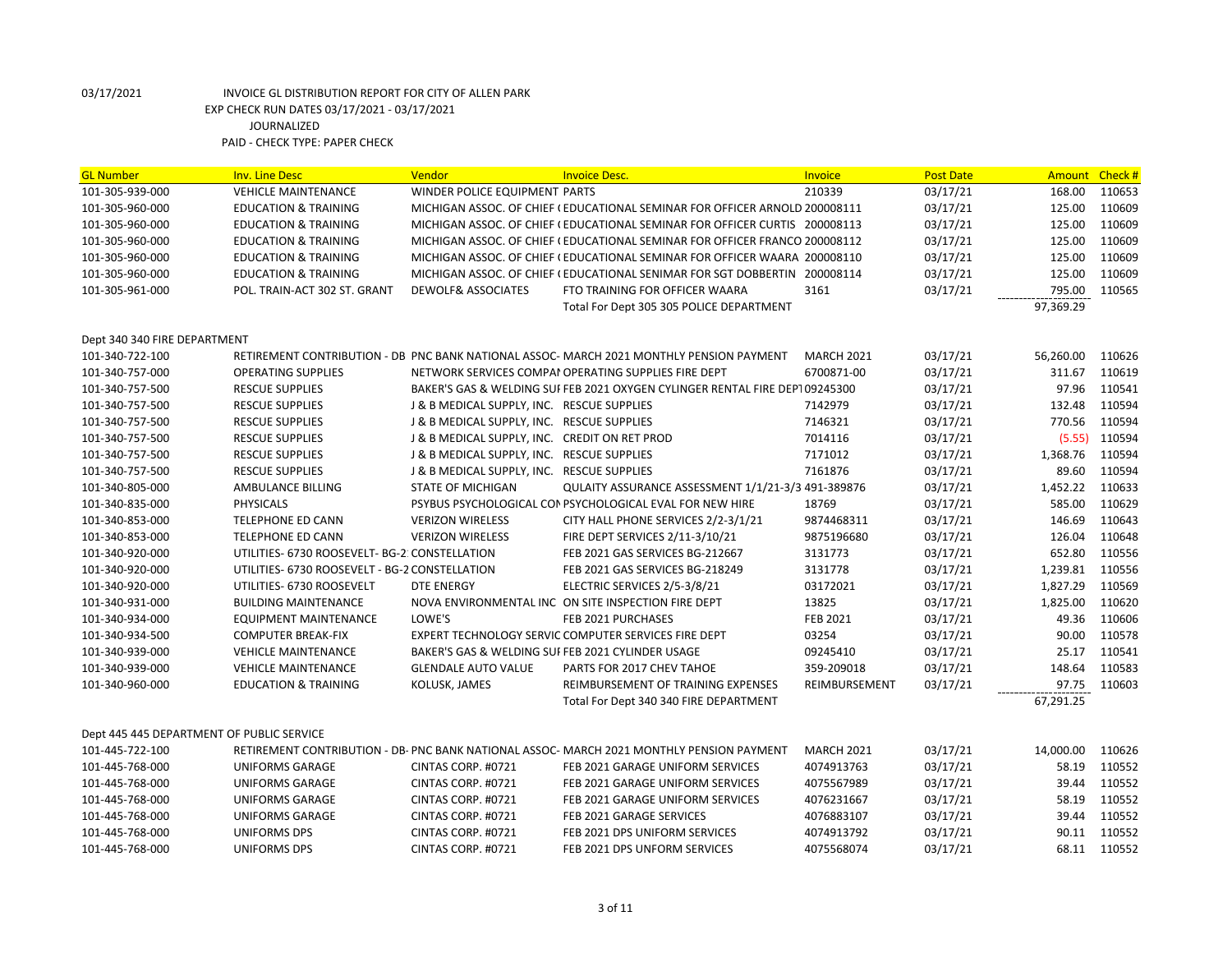| <b>GL Number</b>              | <b>Inv. Line Desc</b>                          | Vendor                                           | <b>Invoice Desc.</b>                                             | <b>Invoice</b>    | <b>Post Date</b> | Amount    | Check # |
|-------------------------------|------------------------------------------------|--------------------------------------------------|------------------------------------------------------------------|-------------------|------------------|-----------|---------|
| 101-445-768-000               | UNIFORMS DPS                                   | CINTAS CORP. #0721                               | FEB 2021 DPS UNIFORM SERVICES                                    | 4076231711        | 03/17/21         | 68.11     | 110552  |
| 101-445-768-000               | UNIFORMS DPS                                   | CINTAS CORP. #0721                               | FEB 2021 DPS UNIFORM SERVICES                                    | 4076883133        | 03/17/21         | 68.11     | 110552  |
| 101-445-853-000               | <b>TELEPHONE ROY SHIPMAN</b>                   | <b>VERIZON WIRELESS</b>                          | CITY HALL PHONE SERVICES 2/2-3/1/21                              | 9874468311        | 03/17/21         | 58.86     | 110643  |
| 101-445-920-000               | UTILITIES- 6450 ALLEN RD                       | <b>DTE ENERGY</b>                                | ELECTRIC SERVICES 2/5-3/8/21                                     | 03172021          | 03/17/21         | 783.04    | 110569  |
| 101-445-926-000               | UTILITES 16430 ECORSE                          | DTE ENERGY                                       | ELECTRIC SERVICES 2/5-3/8/21                                     | 03172021          | 03/17/21         | 151.13    | 110569  |
| 101-445-926-000               | STREET LIGHTING- 15501 PHILOMI DTE ENERGY      |                                                  | STREELIGHTS 1/26-3/8/21                                          | 03172021          | 03/17/21         | 29,156.26 | 110571  |
| 101-445-931-000               | <b>BUILDING MAINTENANCE</b>                    | <b>GRAINGER</b>                                  | PARTS FOR NEW DPS FACILITY                                       | 9821804359        | 03/17/21         | 3,259.20  | 110588  |
| 101-445-939-000               | <b>VEHICLE MAINTENANCE</b>                     | BAKER'S GAS & WELDING SUFFEB 2021 CYLINDER USAGE |                                                                  | 09245410          | 03/17/21         | 25.17     | 110541  |
| 101-445-939-000               | <b>VEHICLE MAINTENANCE</b>                     | FLEETPRIDE, INC.                                 | <b>PARTS</b>                                                     | 69742962          | 03/17/21         | 1.89      | 110580  |
| 101-445-939-000               | <b>VEHICLE MAINTENANCE</b>                     | <b>GLENDALE AUTO VALUE</b>                       | CREDIT ON RET PROD INV 208771                                    | CM359-209108      | 03/17/21         | (91.99)   | 110583  |
| 101-445-939-000               | <b>VEHICLE MAINTENANCE</b>                     | <b>GLENDALE AUTO VALUE</b>                       | <b>PARTS</b>                                                     | 359-208748        | 03/17/21         | 225.82    | 110583  |
| 101-445-939-000               | <b>VEHICLE MAINTENANCE</b>                     | <b>GLENDALE AUTO VALUE</b>                       | <b>PARTS</b>                                                     | 359-208771        | 03/17/21         | 185.37    | 110583  |
| 101-445-939-000               | <b>VEHICLE MAINTENANCE</b>                     |                                                  | GLOBAL TELEMATIC SOLUTIO FLEET TRACKING SERVICES 1/27/21-2/26/21 | 39229             | 03/17/21         | 350.00    | 110585  |
| 101-445-939-000               | <b>VEHICLE MAINTENANCE</b>                     | <b>INTERSTATE BATTERY OF SE N PARTS</b>          |                                                                  | 60007624          | 03/17/21         | 388.87    | 110593  |
| 101-445-939-000               | <b>VEHICLE MAINTENANCE</b>                     | <b>MICHIGAN CAT</b>                              | <b>PARTS</b>                                                     | PD11942494        | 03/17/21         | 4.21      | 110610  |
| 101-445-939-000               | <b>VEHICLE MAINTENANCE</b>                     | <b>MICHIGAN CAT</b>                              | <b>PARTS</b>                                                     | PD11942493        | 03/17/21         | 49.73     | 110610  |
| 101-445-939-000               | <b>VEHICLE MAINTENANCE</b>                     | MICHIGAN BUSINESS & AUCT SHIPPING SERVICES DPS   |                                                                  | 111583            | 03/17/21         | 29.23     | 110627  |
|                               |                                                |                                                  | Total For Dept 445 445 DEPARTMENT OF PUBLIC SERVICE              |                   |                  | 49,066.49 |         |
|                               |                                                |                                                  |                                                                  |                   |                  |           |         |
| Dept 707 707 PARKS & REC      |                                                |                                                  |                                                                  |                   |                  |           |         |
| 101-707-783-000               | <b>PARK SUPPLIES</b>                           | DOWNRIVER SAFE & LOCK                            | <b>PADLOCKS P&amp;R</b>                                          | 74675             | 03/17/21         | 147.50    | 110568  |
| 101-707-784-000               | <b>PARK SERVICES</b>                           | ASSOCIATED SALES AND BAG SUPPLIES FOR P&R        |                                                                  | G216561           | 03/17/21         | 436.82    | 110538  |
| 101-707-784-000               | <b>PARK SERVICES</b>                           | LOWE'S                                           | FEB 2021 PURCHASES                                               | FEB 2021          | 03/17/21         | 142.52    | 110606  |
| 101-707-784-000               | MILLWARD PARK                                  | <b>VERIZON WIRELESS</b>                          | CITY HALL PHONE SERVICES 2/2-3/1/21                              | 9874468311        | 03/17/21         | 120.22    | 110643  |
| 101-707-920-000               | UTILITIES-6615 ROOSEVELT- BG-21 CONSTELLATION  |                                                  | FEB 2021 GAS SERVICES BG-218248                                  | 3131772           | 03/17/21         | 397.17    | 110556  |
| 101-707-920-000               | UTILITIES-4320 LAURENCE-BG-21 CONSTELLATION    |                                                  | FEB 2021 GAS SERVICES BG-218159                                  | 3131763           | 03/17/21         | 97.22     | 110556  |
| 101-707-920-000               | UTILITIES 6295 WINONA                          | DTE ENERGY                                       | ELECTRIC SERVICES 2/5-3/8/21                                     | 03172021          | 03/17/21         | 241.97    | 110569  |
| 101-707-925-800               | <b>SMART TRANS 1 PAT</b>                       | <b>VERIZON WIRELESS</b>                          | CITY HALL PHONE SERVICES 2/2-3/1/21                              | 9874468311        | 03/17/21         | 344.18    | 110643  |
| 101-707-939-000               | <b>VEHICLE MAINTENANCE</b>                     | BAKER'S GAS & WELDING SUFFEB 2021 CYLINDER USAGE |                                                                  | 09245410          | 03/17/21         | 25.17     | 110541  |
| 101-707-939-000               | <b>VEHICLE MAINTENANCE</b>                     | <b>GLENDALE AUTO VALUE</b>                       | <b>PARTS</b>                                                     | 359-209106        | 03/17/21         | 40.46     | 110583  |
| 101-707-939-000               | <b>VEHICLE MAINTENANCE</b>                     | INTERSTATE BATTERY OF SE N PARTS                 |                                                                  | 60007624          | 03/17/21         | 48.71     | 110593  |
|                               |                                                |                                                  | Total For Dept 707 707 PARKS & REC                               |                   |                  | 2,041.94  |         |
|                               |                                                |                                                  |                                                                  |                   |                  |           |         |
| Dept 751 751 COMMUNITY CENTER |                                                |                                                  |                                                                  |                   |                  |           |         |
| 101-751-757-000               | <b>OPERATING SUPPLIES</b>                      | GORDON FOOD SERV.                                | <b>SUPPLIES FOR P&amp;R</b>                                      | 846157267         | 03/17/21         | 102.93    | 110586  |
| 101-751-920-000               | <b>UTILITIES</b>                               | <b>ALLEN PARK WATER</b>                          | WATER SERVICES 1/1-2/1/21 COMM CTR                               | $1/1/21 - 2/1/21$ | 03/17/21         | 1,840.22  | 110537  |
| 101-751-920-000               | UTILITIES- 15800 WHITE STREET- B CONSTELLATION |                                                  | FEB 2021 GAS SERVICES BG-212668                                  | 3131776           | 03/17/21         | 6,488.74  | 110556  |
| 101-751-931-000               | <b>BUILDING MAINTENANCE</b>                    | LOWE'S                                           | FEB 2021 PURCHASES                                               | FEB 2021          | 03/17/21         | 134.06    | 110606  |
| 101-751-931-000               | <b>BUILDING MAINTENANCE</b>                    | NETWORK SERVICES COMPAI SUPPLIES FOR P&R         |                                                                  | 6700585-00        | 03/17/21         | 638.73    | 110619  |
| 101-751-931-000               | <b>BUILDING MAINTENANCE</b>                    | <b>ORKIN</b>                                     | MARCH 2021 SERVICES COMM CTR                                     | 209895196         | 03/17/21         | 80.03     | 110622  |
| 101-751-934-000               | <b>EQUIPMENT MAINTENANCE</b>                   | CAMFIL USA INC LIVONIA                           | <b>SUPPLIES</b>                                                  | 30216624          | 03/17/21         | 286.92    | 110545  |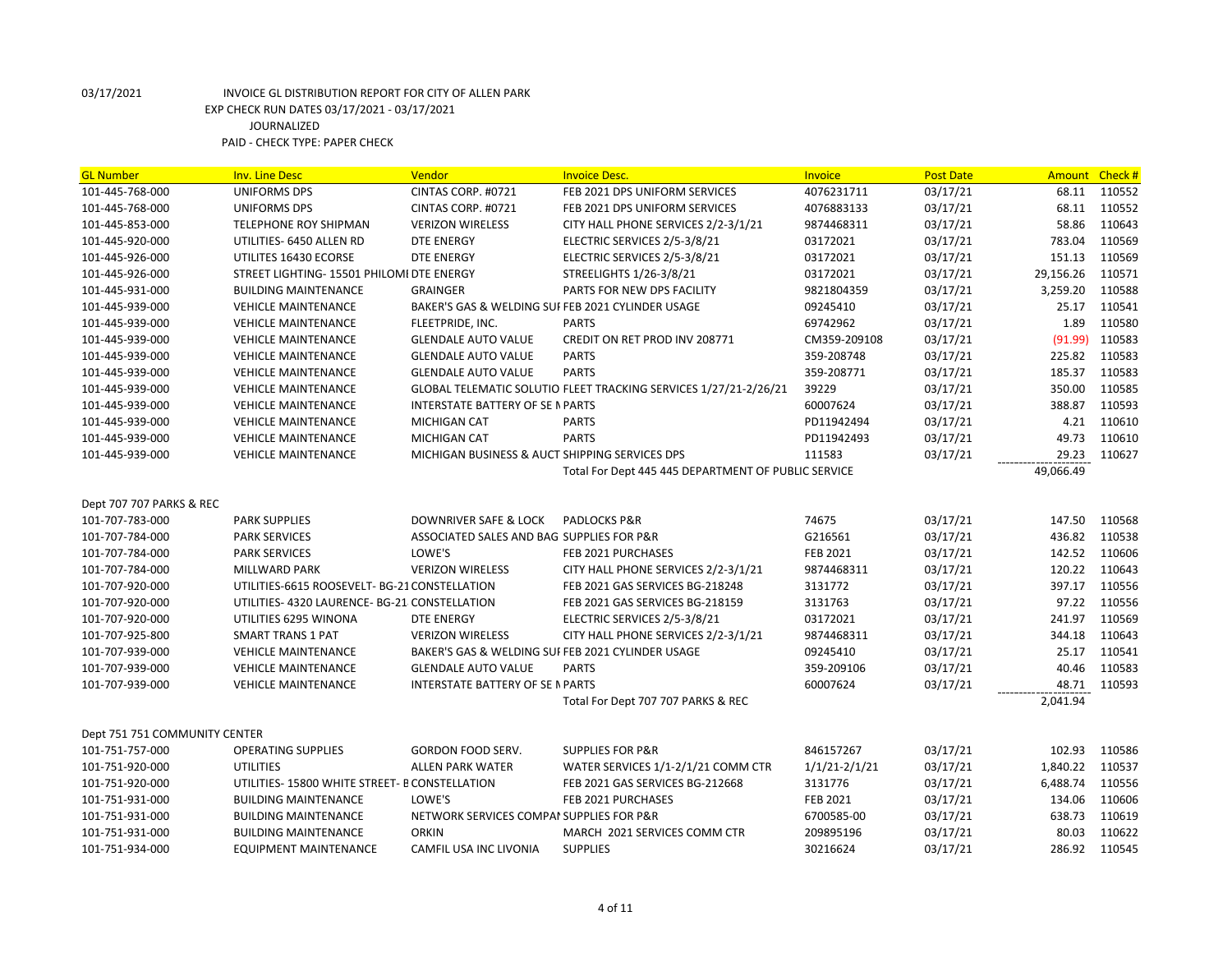| <b>GL Number</b>                       | <b>Inv. Line Desc</b>                                                              | Vendor                     | <b>Invoice Desc.</b>                                                                     | <b>Invoice</b>    | <b>Post Date</b> | Amount     | Check# |
|----------------------------------------|------------------------------------------------------------------------------------|----------------------------|------------------------------------------------------------------------------------------|-------------------|------------------|------------|--------|
| 101-751-934-000                        | <b>EQUIPMENT MAINTENANCE</b>                                                       | <b>HAYES PRECISION INC</b> | <b>ZAMBONI KNIFE SERVICES</b>                                                            | 11364             | 03/17/21         | 44.16      | 110591 |
|                                        |                                                                                    |                            | Total For Dept 751 751 COMMUNITY CENTER                                                  |                   |                  | 9,615.79   |        |
| Dept 803 HISTORICAL                    |                                                                                    |                            |                                                                                          |                   |                  |            |        |
| 101-803-801-001                        | LAWN & SNOW SERVICES                                                               |                            | JOHN'S LANDSCAPING & SNO FEB 2021 SNOW REMOVAL FOR HISTORICAL MI 24143                   |                   | 03/17/21         | 320.00     | 110598 |
| 101-803-920-000                        | UTILITIES-15504 ENGLEWOOD- BC CONSTELLATION                                        |                            | FEB 2021 GAS SERVICES BG-218253                                                          | 3131765           | 03/17/21         | 179.28     | 110556 |
| 101-803-920-000                        | UTILITIES HISTORICAL                                                               | <b>DTE ENERGY</b>          | ELECTRIC SERVICES 2/5-3/8/21                                                             | 03172021          | 03/17/21         | 53.98      | 110569 |
|                                        |                                                                                    |                            | Total For Dept 803 HISTORICAL                                                            |                   |                  | 553.26     |        |
| Dept 864 864 RETIREE/ACTIVE HEALTHCARE |                                                                                    |                            |                                                                                          |                   |                  |            |        |
| 101-864-722-100                        |                                                                                    |                            | RETIREMENT CONTRIBUTION - GF PNC BANK NATIONAL ASSOC- MARCH 2021 MONTHLY PENSION PAYMENT | <b>MARCH 2021</b> | 03/17/21         | 6,834.00   | 110626 |
|                                        |                                                                                    |                            | Total For Dept 864 864 RETIREE/ACTIVE HEALTHCARE                                         |                   |                  | 6,834.00   |        |
|                                        |                                                                                    |                            | Total For Fund 101 GENERAL FUND                                                          |                   |                  | 629,154.75 |        |
| Fund 202 MAJOR STREET FUND             |                                                                                    |                            |                                                                                          |                   |                  |            |        |
| Dept 475 475 TRAFFIC SERVICES          |                                                                                    |                            |                                                                                          |                   |                  |            |        |
| 202-475-703-050                        | INTERFUND LABOR/EQUIP - TRAFF WAYNE COUNTY - ACCTS. REI TRAFFIC SIGNAL ENERGY 1/21 |                            |                                                                                          | 1010456           | 03/17/21         | 216.98     | 110652 |
|                                        |                                                                                    |                            | Total For Dept 475 475 TRAFFIC SERVICES                                                  |                   |                  | 216.98     |        |
| Dept 479 PRESERVATION - STREETS        |                                                                                    |                            |                                                                                          |                   |                  |            |        |
| 202-479-820-000                        | <b>ENGINEERING</b>                                                                 | <b>BUCCILLI GROUP, LLC</b> | INSPECTIONS 2/15-2/19/21 MAJOR STREETS                                                   | 4379              | 03/17/21         | 1,242.00   | 110544 |
| 202-479-820-000                        | ENGINEERING                                                                        | <b>BUCCILLI GROUP, LLC</b> | INSPECTIONS 2/22-2/26/21 MAJOR STREETS                                                   | 4381              | 03/17/21         | 1,566.00   | 110544 |
| 202-479-820-000                        | ENGINEERING                                                                        | <b>BUCCILLI GROUP, LLC</b> | INSPECTION SERVICES 3/1-3/5/21 MAJOR STS 4387                                            |                   | 03/17/21         | 1,728.00   | 110544 |
|                                        |                                                                                    |                            | Total For Dept 479 PRESERVATION - STREETS                                                |                   |                  | 4,536.00   |        |
| Dept 505 CONSTRUCTION - STREETS        |                                                                                    |                            |                                                                                          |                   |                  |            |        |
| 202-505-803-000                        | STATE I-75 REIMBUSREMENT                                                           | <b>STATE OF MICHIGAN</b>   | ALLEN PARK MDOT LOCAL SHARE FINAL ACCTG 210000000703                                     |                   | 03/17/21         | 649.53     | 110636 |
|                                        |                                                                                    |                            | Total For Dept 505 CONSTRUCTION - STREETS                                                |                   |                  | 649.53     |        |
|                                        |                                                                                    |                            | Total For Fund 202 MAJOR STREET FUND                                                     |                   |                  | 5,402.51   |        |
| Fund 203 LOCAL STREET FUND             |                                                                                    |                            |                                                                                          |                   |                  |            |        |
| Dept 475 475 TRAFFIC SERVICES          |                                                                                    |                            |                                                                                          |                   |                  |            |        |
| 203-475-757-000                        | <b>OPERATING SUPPLIES</b>                                                          |                            | DORNBOS SIGN & SAFETY, IN OPERATING SUPPLIES FOR CITY SIGNS                              | <b>INV54003</b>   | 03/17/21         | 957.64     | 110567 |
|                                        |                                                                                    |                            | Total For Dept 475 475 TRAFFIC SERVICES                                                  |                   |                  | 957.64     |        |
| Dept 479 PRESERVATION - STREETS        |                                                                                    |                            |                                                                                          |                   |                  |            |        |
| 203-479-801-220                        | PROF'L SERVICES -TREES                                                             | T-N-T TREE SERVICE INC     | CLEANUP & REMOVAL OF TREES WHITE & JON/ 600290                                           |                   | 03/17/21         | 3,900.00   | 110639 |
| 203-479-801-220                        | PROF'L SERVICES -TREES                                                             | T-N-T TREE SERVICE INC     | CLEAN & REMOVAL OF TREES ROBINSON, LAURI 600285                                          |                   | 03/17/21         | 8,600.00   | 110639 |
| 203-479-801-220                        | PROF'L SERVICES -TREES                                                             | T-N-T TREE SERVICE INC     | CLEAN UP & REMOVAL OF TREES REECK, VINE 600292                                           |                   | 03/17/21         | 2,800.00   | 110639 |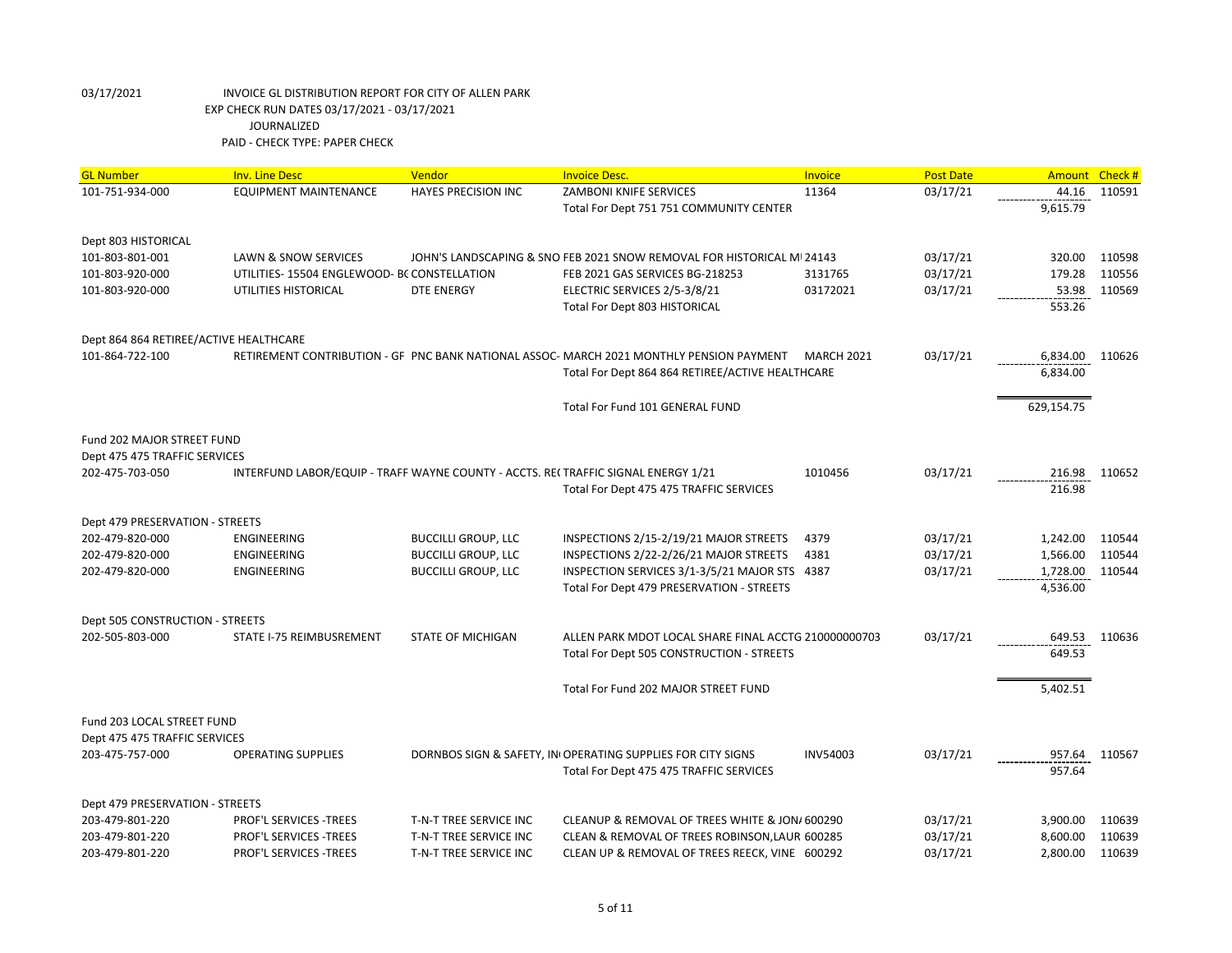| <b>GL Number</b>                            | <b>Inv. Line Desc</b>                          | Vendor                          | <b>Invoice Desc.</b>                                                                                    | Invoice                     | <b>Post Date</b>     | <b>Amount</b>      | Check# |
|---------------------------------------------|------------------------------------------------|---------------------------------|---------------------------------------------------------------------------------------------------------|-----------------------------|----------------------|--------------------|--------|
| 203-479-801-220                             | PROF'L SERVICES - TREES                        | T-N-T TREE SERVICE INC          | REMOVAL & CLEAN UP TREE'S WICK, RUSSEL, BL 600296                                                       |                             | 03/17/21             | 5,800.00           | 110639 |
|                                             |                                                |                                 | Total For Dept 479 PRESERVATION - STREETS                                                               |                             |                      | 21,100.00          |        |
|                                             |                                                |                                 |                                                                                                         |                             |                      |                    |        |
|                                             |                                                |                                 | Total For Fund 203 LOCAL STREET FUND                                                                    |                             |                      | 22,057.64          |        |
|                                             |                                                |                                 |                                                                                                         |                             |                      |                    |        |
| Fund 226 RUBBISH FUND                       |                                                |                                 |                                                                                                         |                             |                      |                    |        |
| Dept 450 450 RUBBISH                        |                                                |                                 |                                                                                                         |                             |                      |                    |        |
| 226-450-817-000                             | <b>WASTE DISPOSAL</b>                          |                                 | ADVANCED DISPOSAL SERVIC MARCH 2021 BULK SERVICES                                                       | V30002020626                | 03/17/21             | 134,201.31 110657  |        |
| 226-450-817-000                             | <b>WASTE DISPOSAL</b>                          |                                 | ADVANCED DISPOSAL SERVIC DPS ROLL OFF EXCHANGES 16125 WHITE ST                                          | V30002033158                | 03/17/21             | 1,802.50           | 110657 |
|                                             |                                                |                                 | Total For Dept 450 450 RUBBISH                                                                          |                             |                      | 136,003.81         |        |
|                                             |                                                |                                 | Total For Fund 226 RUBBISH FUND                                                                         |                             |                      |                    |        |
|                                             |                                                |                                 |                                                                                                         |                             |                      | 136,003.81         |        |
| Fund 243 BROWNFIELD REDEVELOPMENT AUTHORITY |                                                |                                 |                                                                                                         |                             |                      |                    |        |
| Dept 000                                    |                                                |                                 |                                                                                                         |                             |                      |                    |        |
| 243-000-991-000                             | <b>BOND PRINCIPAL</b>                          | <b>US BANK CHARLOTTE</b>        | BROWNFIELD INT & PRINCIPAL PAYMENT                                                                      | 1737817 INT                 | 03/17/21             | 575,000.00         | 110596 |
| 243-000-995-000                             | <b>BOND INTEREST</b>                           | <b>US BANK CHARLOTTE</b>        | BROWNFIELD INT & PRINCIPAL PAYMENT                                                                      | 1737817 INT                 | 03/17/21             | 168,375.00         | 110596 |
|                                             |                                                |                                 | Total For Dept 000                                                                                      |                             |                      | 743,375.00         |        |
|                                             |                                                |                                 |                                                                                                         |                             |                      |                    |        |
|                                             |                                                |                                 | Total For Fund 243 BROWNFIELD REDEVELOPMENT AUTHORITY                                                   |                             |                      | 743,375.00         |        |
|                                             |                                                |                                 |                                                                                                         |                             |                      |                    |        |
| Fund 249 BUILDING FUND                      |                                                |                                 |                                                                                                         |                             |                      |                    |        |
| Dept 371 371 BUILDING DEPARTMENT            |                                                |                                 |                                                                                                         |                             |                      |                    | 110547 |
| 249-371-821-000                             | MECHANICAL INSPECTIONS<br>PLUMBING INSPECTIONS | CARNILL, STEVE                  | FEB 2021 MECHANICAL INSPECTIONS                                                                         | <b>FEB 2021</b><br>FEB 2021 | 03/17/21<br>03/17/21 | 1,120.00<br>990.70 | 110590 |
| 249-371-822-000<br>249-371-822-500          | ELECTRICAL INSPECTIONS                         | HALASH, JEROME<br>CARY, KENNETH | FEB 2021 PLUMBING INSPECTIONS<br>FEB 2021 ELECTRICAL INSPECTIONS                                        | FEB 2021                    | 03/17/21             | 2,301.70           | 110546 |
| 249-371-853-000                             | <b>TELEPHONE MATT BAKER</b>                    | <b>VERIZON WIRELESS</b>         | CITY HALL PHONE SERVICES 2/2-3/1/21                                                                     | 9874468311                  | 03/17/21             | 178.12             | 110643 |
| 249-371-853-000                             | <b>TELEPHONE BLDG TABLETS</b>                  | <b>VERIZON WIRELESS</b>         | BLDG & ORDINANCE TABLETS SERVICES 2/11-3, 9875241972                                                    |                             | 03/17/21             | 108.12             | 110647 |
| 249-371-935-000                             |                                                |                                 | COMPUTER SOFTWARE MAINTEN/ MUNICIPAL SERVICE COMPAI NOV 2020 PROFESSIONAL SERVICES                      | INV10063                    | 03/17/21             | 2,800.00           | 110616 |
| 249-371-935-000                             |                                                |                                 | COMPUTER SOFTWARE MAINTEN/ MUNICIPAL SERVICE COMPAI DEC 2020 PROFESSIONAL SERVICES                      | INV10067                    | 03/17/21             | 2,800.00           | 110616 |
| 249-371-935-000                             |                                                |                                 | COMPUTER SOFTWARE MAINTEN/ MUNICIPAL SERVICE COMPAI JAN 2021 PROFESSIONAL SERVICES                      | <b>INV10070</b>             | 03/17/21             | 2,800.00           | 110616 |
| 249-371-935-000                             |                                                |                                 | COMPUTER SOFTWARE MAINTEN/ MUNICIPAL SERVICE COMPAI FEB 2021 PROFESSIONAL SERVICES                      | INV10071                    | 03/17/21             | 2,800.00           | 110616 |
|                                             |                                                |                                 | Total For Dept 371 371 BUILDING DEPARTMENT                                                              |                             |                      | 15,898.64          |        |
|                                             |                                                |                                 |                                                                                                         |                             |                      |                    |        |
|                                             |                                                |                                 | Total For Fund 249 BUILDING FUND                                                                        |                             |                      | 15,898.64          |        |
| Fund 250 DDA OPERATING                      |                                                |                                 |                                                                                                         |                             |                      |                    |        |
| Dept 000                                    |                                                |                                 |                                                                                                         |                             |                      |                    |        |
| 250-000-722-000                             |                                                |                                 | RETIREMENT CONTRIBUTION - DC NATIONAL FINANCIAL SERVIC MARCH 2021 MONTHLY RETIREMENT CONTRIB MARCH 2021 |                             | 03/17/21             | 530.99             | 110618 |
| 250-000-931-000                             | <b>BUILDING MAINTENANCE</b>                    | WISNIEWSKI, ANTONIA             | FEB 2021 CLEANING SERVICE FOR DDA OFFICE FEB 2021                                                       |                             | 03/17/21             | 25.00              | 110595 |
| 250-000-931-000                             | <b>BUILDING MAINTENANCE</b>                    |                                 | JOHN'S LANDSCAPING & SNO 2020-2021 SNOW REMOVAL CONT 3 OF 4 PMT 0993                                    |                             | 03/17/21             | 4,592.50           | 110598 |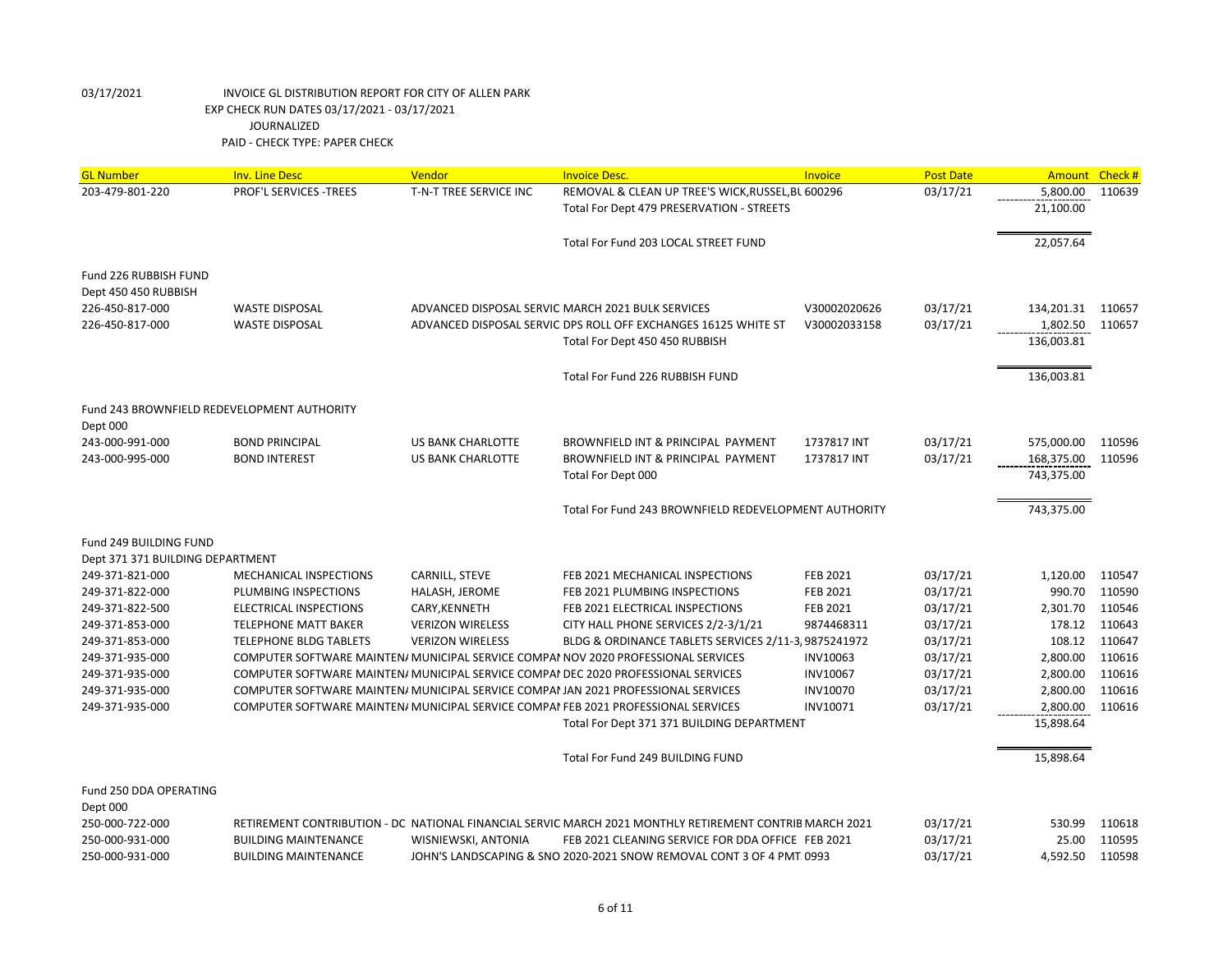| <b>GL Number</b>                   | <b>Inv. Line Desc</b>                          | Vendor                                      | <b>Invoice Desc.</b>                                                     | Invoice            | <b>Post Date</b> | Amount          | Check # |
|------------------------------------|------------------------------------------------|---------------------------------------------|--------------------------------------------------------------------------|--------------------|------------------|-----------------|---------|
| 250-000-931-000                    | <b>BUILDING MAINTENANCE</b>                    | STOP & LOCK 2                               | SEMI YRLY FOR STORAGE DDA RENT                                           | 3-17 2021 #1       | 03/17/21         | 724.68          | 110635  |
| 250-000-931-000                    | <b>BUILDING MAINTENANCE</b>                    | <b>GENNARO, TYLER</b>                       | TRASH PICKUP FOR DDA OFFICE                                              | 3.9.21             | 03/17/21         | 1,776.20        | 110654  |
| 250-000-960-000                    | MARKETING/PROMOTIONS                           | <b>CONPOTO LLC</b>                          | MONTHLY SUBSCRIPTION FEE'S                                               | 2380               | 03/17/21         | 149.00          | 110555  |
| 250-000-960-000                    | MARKETING/PROMOTIONS                           | <b>DIGITAL SOLUTIONS</b>                    | PRIVATE DOMAIN NAME RENEWAL                                              | 1378-30213         | 03/17/21         | 50.00           | 110566  |
| 250-000-962-000                    | <b>MISCELLANEOUS</b>                           |                                             | CARLISLE/WORTMAN ASSOC JULY 2020 DDA SERVICES FOR TIF PLAN               | 2157760            | 03/17/21         | 1,745.00        | 110548  |
| 250-000-962-000                    | MISCELLANEOUS                                  |                                             | CARLISLE/WORTMAN ASSOC AUG 2020 DDA SERVICES TIF PLAN                    | 2158133            | 03/17/21         | 890.00          | 110548  |
| 250-000-962-000                    | <b>MISCELLANEOUS</b>                           |                                             | CARLISLE/WORTMAN ASSOC NOV 2020 DDA SERVICES TIF PLAN                    | 2159024            | 03/17/21         | 2,467.50        | 110548  |
| 250-000-962-000                    | MISCELLANEOUS                                  |                                             | CARLISLE/WORTMAN ASSOC FEB 2021 DDA SERVICES TIF PLAN                    | 2159983            | 03/17/21         | 2,335.00        | 110548  |
| 250-000-962-000                    | MISCELLANEOUS                                  |                                             | CARLISLE/WORTMAN ASSOC SEPT 2020 DDA SERVICES FOR TIF PLAN               | 2158358            | 03/17/21         | 1,800.00        | 110548  |
| 250-000-962-000                    | MISCELLANEOUS                                  |                                             | MICHIGAN DOWNTOWN ASS SPRING WORKSHOP REGISTRATION 3/26/21               | E2169              | 03/17/21         | 50.00           | 110611  |
|                                    |                                                |                                             | Total For Dept 000                                                       |                    |                  | 17,135.87       |         |
|                                    |                                                |                                             | Total For Fund 250 DDA OPERATING                                         |                    |                  | 17,135.87       |         |
| Fund 265 DRUG FORFEITURE - FEDERAL |                                                |                                             |                                                                          |                    |                  |                 |         |
| Dept 000                           |                                                |                                             |                                                                          |                    |                  |                 |         |
| 265-000-939-000                    | <b>VEHICLE MAINTENANCE</b>                     | <b>CYNERGY</b>                              | INSTALLATION OF WATCH GUARD SYSTEM IN P34897                             |                    | 03/17/21         | 2,500.00 110561 |         |
|                                    |                                                |                                             | Total For Dept 000                                                       |                    |                  | 2,500.00        |         |
|                                    |                                                |                                             | Total For Fund 265 DRUG FORFEITURE - FEDERAL                             |                    |                  | 2,500.00        |         |
|                                    |                                                |                                             |                                                                          |                    |                  |                 |         |
| Fund 271 LIBRARY                   |                                                |                                             |                                                                          |                    |                  |                 |         |
| Dept 000                           |                                                |                                             |                                                                          |                    |                  |                 |         |
| 271-000-728-000                    | <b>OFFICE SUPPLIES</b>                         | LOWER HURON SUPPLY CO. SUPPLIES FOR LIBRARY |                                                                          | 452323             | 03/17/21         | 276.94          | 110607  |
| 271-000-728-000                    | <b>OFFICE SUPPLIES</b>                         | THE LIBRARY NETWORK                         | <b>SUPPLIES FOR LIBRARY</b>                                              | 67662A             | 03/17/21         | 143.98          | 110640  |
| 271-000-757-000                    | <b>OPERATING SUPPLIES</b>                      | SWINEHART, BRANDI                           | REIMBURSEMENT ON LIBRARY SUPPLIES                                        | REIMBURSEMENT      | 03/17/21         | 179.14          | 110637  |
| 271-000-827-000                    | <b>LIBRARY SERVICES</b>                        |                                             | PIPER MOUNTAIN WEBS LLC ANNUAL WEBSITE RENEWAL 11/1/20-10/31/211394      |                    | 03/17/21         | 600.00          | 110625  |
| 271-000-827-000                    | <b>LIBRARY SERVICES</b>                        | THE LIBRARY NETWORK                         | JAN 2021 CHROMEBOOK SERVICES                                             | 67662              | 03/17/21         | 1,211.24        | 110640  |
| 271-000-827-000                    | <b>LIBRARY SERVICES</b>                        | T-MOBILE USA INC                            | <b>HOT SPOTS FOR LIBRARY 1/25/-2/24/21</b>                               | 969940228-20210224 | 03/17/21         | 418.04          | 110658  |
| 271-000-828-000                    | <b>MATERIALS</b>                               | <b>BAKER &amp; TAYLOR</b>                   | <b>MATERIALS FOR LIBRARY</b>                                             | 2035794123         | 03/17/21         | 92.91           | 110540  |
| 271-000-828-000                    | <b>MATERIALS</b>                               | <b>BAKER &amp; TAYLOR</b>                   | <b>MATERIALS FOR LIBRARY</b>                                             | 2035767534         | 03/17/21         | 71.96           | 110540  |
| 271-000-828-000                    | <b>MATERIALS</b>                               | THE LIBRARY NETWORK                         | JAN 2021 BOOK BILLING                                                    | 67688              | 03/17/21         | 2.47            | 110640  |
| 271-000-920-000                    | UTILITIES-8100 ALLEN RD- BG-218. CONSTELLATION |                                             | FEB 2021 GAS SERVICES BG-218250                                          | 3131767            | 03/17/21         | 404.03          | 110556  |
| 271-000-920-000                    | UTILITIES 8100 ALLEN RD                        | <b>DTE ENERGY</b>                           | ELECTRIC SERVICES 2/5-3/8/21                                             | 03172021           | 03/17/21         | 1,903.78        | 110569  |
| 271-000-931-000                    | <b>BUILDING MAINTENANCE</b>                    |                                             | COVERALL NORTH AMERICA MARCH 2021 LIBRRY CLEANING SERVICES               | 1340277725         | 03/17/21         | 995.00          | 110560  |
| 271-000-931-000                    | <b>BUILDING MAINTENANCE</b>                    |                                             | EXPERT HEATING & COOLING NO HEAT CALL FOR LIBRARY REPLACE BLOWN F W45303 |                    | 03/17/21         | 164.50          | 110577  |
| 271-000-931-000                    | <b>BUILDING MAINTENANCE</b>                    | <b>GULLIVER, JERRY</b>                      | LIBRARY SNOW REMOVAL 2-15-21                                             | 21521 LIB          | 03/17/21         | 90.00           | 110589  |
| 271-000-931-000                    | <b>BUILDING MAINTENANCE</b>                    | <b>GULLIVER, JERRY</b>                      | SNOW REMOVAL LIBRARY 2/17/21                                             | 021721 LIB         | 03/17/21         | 90.00           | 110589  |
| 271-000-931-000                    | <b>BUILDING MAINTENANCE</b>                    | <b>GULLIVER, JERRY</b>                      | LIBRARY SNOW REMOVAL 2/16/21                                             | 21621 LIB          | 03/17/21         | 90.00           | 110589  |
| 271-000-931-000                    | <b>BUILDING MAINTENANCE</b>                    | <b>GULLIVER, JERRY</b>                      | LIBRARY SNOW REMOVAL 2/15/21 NIGHTIME 21521 LIB NIGHT                    |                    | 03/17/21         | 90.00           | 110589  |
| 271-000-931-000                    | <b>BUILDING MAINTENANCE</b>                    | <b>GULLIVER, JERRY</b>                      | LIBRARY SNOW REMOVAL 2/20/21                                             | 22021 LIB          | 03/17/21         | 90.00           | 110589  |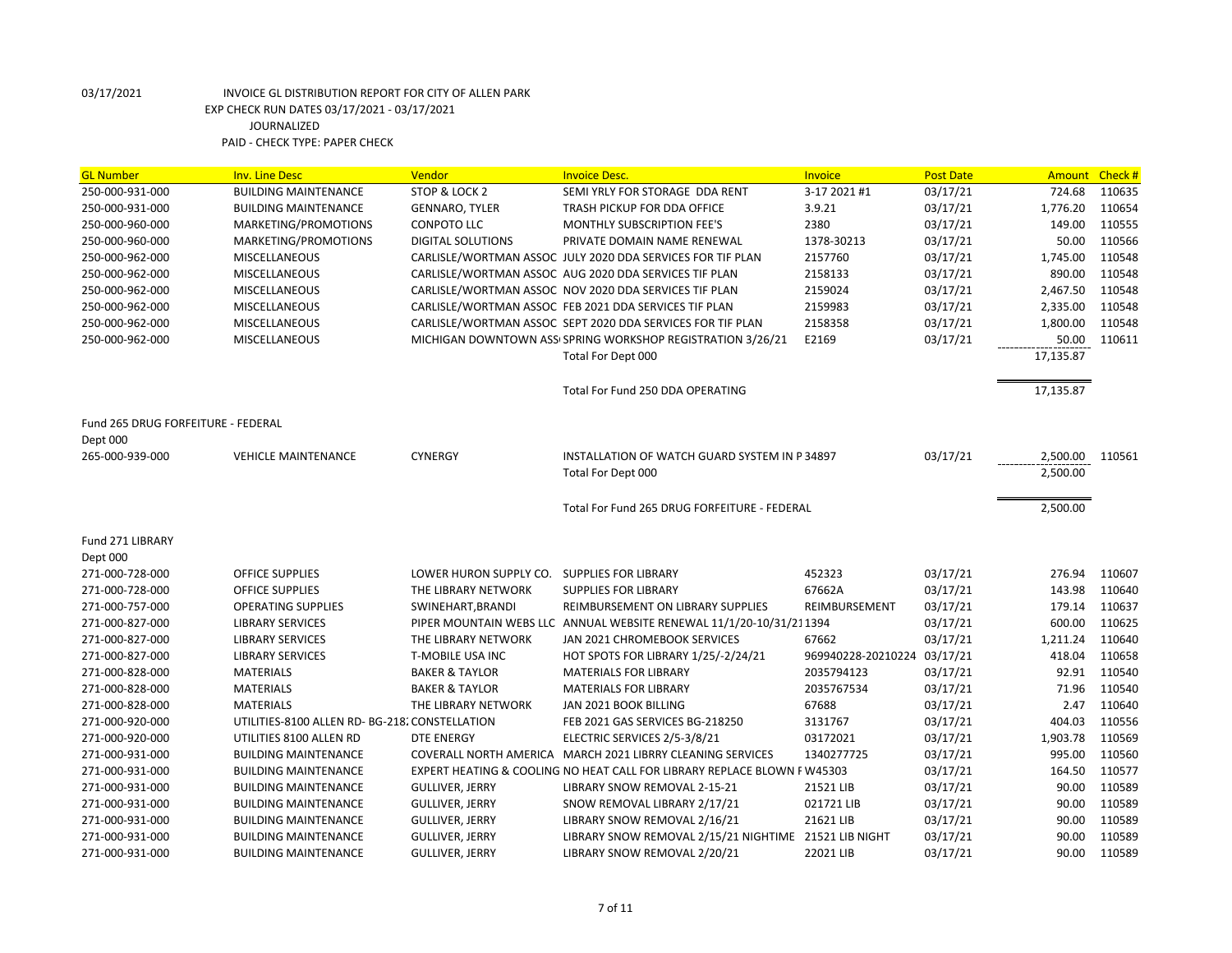| <b>GL Number</b>       | <b>Inv. Line Desc</b>                                | Vendor                                           | <b>Invoice Desc.</b>                                                        | Invoice                    | <b>Post Date</b> |            | Amount Check # |
|------------------------|------------------------------------------------------|--------------------------------------------------|-----------------------------------------------------------------------------|----------------------------|------------------|------------|----------------|
| 271-000-931-000        | <b>BUILDING MAINTENANCE</b>                          | <b>GULLIVER, JERRY</b>                           | LIBRARY SNOW REMOVAL 2/13/21                                                | 21321 LIB                  | 03/17/21         | 90.00      | 110589         |
| 271-000-931-000        | <b>BUILDING MAINTENANCE</b>                          | <b>GULLIVER, JERRY</b>                           | LIBRARY SNOW REMOVAL 2/19/21                                                | 021921 LIB                 | 03/17/21         | 90.00      | 110589         |
|                        |                                                      |                                                  | Total For Dept 000                                                          |                            |                  | 7,093.99   |                |
|                        |                                                      |                                                  |                                                                             |                            |                  |            |                |
|                        |                                                      |                                                  | Total For Fund 271 LIBRARY                                                  |                            |                  | 7,093.99   |                |
| Fund 592 WATER & SEWER |                                                      |                                                  |                                                                             |                            |                  |            |                |
| Dept 000               |                                                      |                                                  |                                                                             |                            |                  |            |                |
| 592-000-275-000        | 3/4 READY TO SERVE                                   | 360 MANAGEMENT LLC                               | UB refund for account: 120-HA146-03                                         | <b>REFUND</b>              | 03/11/21         | 440.29     | 110614         |
|                        |                                                      |                                                  | Total For Dept 000                                                          |                            |                  | 440.29     |                |
|                        |                                                      |                                                  |                                                                             |                            |                  |            |                |
| Dept 600 WATER         |                                                      |                                                  |                                                                             |                            |                  |            |                |
| 592-600-873-000        | <b>MAIN MAINTENANCE</b>                              | BAKER'S GAS & WELDING SUI SUPPLIES DPS           |                                                                             | 01439967-00                | 03/17/21         | 103.42     | 110541         |
| 592-600-873-000        | <b>MAIN MAINTENANCE</b>                              | CORE & MAIN LP                                   | <b>PARTS</b>                                                                | N670824                    | 03/17/21         | 103.80     | 110558         |
| 592-600-873-000        | <b>MAIN MAINTENANCE</b>                              | <b>FREEPORT SUPPLY CO.</b>                       | <b>WATER DEPT SUPPLIES</b>                                                  | 25576                      | 03/17/21         | 652.86     | 110581         |
| 592-600-873-000        | <b>MAIN MAINTENANCE</b>                              | JOHN D. OSBORNE TRUCKING SUPPLIES WATER DEPT     |                                                                             | 94521                      | 03/17/21         | 721.80     | 110599         |
| 592-600-873-000        | <b>MAIN MAINTENANCE</b>                              | LOWE'S                                           | FEB 2021 PURCHASES                                                          | FEB 2021                   | 03/17/21         | 156.98     | 110606         |
| 592-600-873-000        | <b>MAIN MAINTENANCE</b>                              | <b>STATE OF MICHIGAN</b>                         | <b>MDEQ LABORATORY SERVICES</b>                                             | 761-10611630               | 03/17/21         | 175.00     | 110613         |
| 592-600-926-050        | <b>WHOLESALE WATER</b>                               |                                                  | GREAT LAKES WATER AUTHO JAN 2021 WHOLESALE WATER USAGE                      | JANWHOLESALE 2021 03/17/21 |                  | 230,653.73 | 110563         |
| 592-600-939-100        | <b>VEHICLE MAINTENANCE</b>                           | CLASSIC AUTO WASH INC.                           | FEB 2021 CAR SERVICES                                                       | 1987                       | 03/17/21         | 3.90       | 110554         |
| 592-600-978-004        | <b>CROSS CONNECTION PROGRAM</b>                      | HYDRO DESIGNS, INC.                              | FEB 2021 CROSS CONNECTION COMMERCIAL P 0061164-IN                           |                            | 03/17/21         | 1,500.00   | 110592         |
| 592-600-978-004        | <b>CROSS CONNECTION PROGRAM</b>                      | HYDRO DESIGNS, INC.                              | FEB 2021 CROSS CONNECTION SERVICES RESIDI0060913-IN                         |                            | 03/17/21         | 4,934.00   | 110592         |
|                        |                                                      |                                                  | Total For Dept 600 WATER                                                    |                            |                  | 239,005.49 |                |
| Dept 601 601 SEWER     |                                                      |                                                  |                                                                             |                            |                  |            |                |
| 592-601-712-000        | <b>UNIFORMS WATER</b>                                | CINTAS CORP. #0721                               | FEB 2021 WATER DEPT UNIFORM SERVICES                                        | 4074913769                 | 03/17/21         | 129.10     | 110552         |
| 592-601-712-000        | <b>UNIFORMS WATER</b>                                | CINTAS CORP. #0721                               | FEB 2021 WATER DEPT UNIFORM SERVICES                                        | 4075568085                 | 03/17/21         | 57.60      | 110552         |
| 592-601-712-000        | UNIFORMS WATER                                       | CINTAS CORP. #0721                               | FEB 2021 WATER DEPT UNIFORM SERVICES                                        | 4076231723                 | 03/17/21         | 57.60      | 110552         |
| 592-601-712-000        | <b>UNIFORMS WATER</b>                                | CINTAS CORP. #0721                               | FEB 2021 WATER DEPT UNIFORM SERVICES                                        | 4076883152                 | 03/17/21         | 57.60      | 110552         |
| 592-601-712-000        | CLOTHING, CLEANING & TECH SKILI MOSKALL, CHAD        |                                                  | REIMBURSEMENT FOR STEEL TOE SAFETY BOOTREIMBURSEMENT                        |                            | 03/17/21         | 151.32     | 110615         |
| 592-601-712-000        | CLOTHING, CLEANING & TECH SKILI GRAPHICWEAR PRINTING |                                                  | SAFETY GREEN T SHIRTS FOR WATER DEPT                                        | 1022                       | 03/17/21         | 58.45      | 110655         |
| 592-601-907-300        | <b>EXCESS FLOW- WAYNE COUNTY</b>                     | <b>DUWA</b>                                      | MARCH 2021 FIXED ACCESS FLOW                                                | 0000301301                 | 03/17/21         | 71,984.00  | 110574         |
| 592-601-920-000        | UTILITIES 997 ENTERPRISE                             | <b>DTE ENERGY</b>                                | ELECTRIC SERVICES 2/5-3/8/21                                                | 03172021                   | 03/17/21         | 6,966.27   | 110569         |
| 592-601-923-000        | PROFESSIONAL SERVICES                                | RITTER GIS INC                                   | FEB 2021 GIS SUPPORT SERVICE                                                | 2021-0027                  | 03/17/21         | 1,480.00   | 110630         |
| 592-601-927-050        | SEWAGE DISPOSAL-GLWA                                 | GREAT LAKES WATER AUTHO FEB 2021 SEWAGE USAGE    |                                                                             | FEB2021SEWAGE              | 03/17/21         | 72,200.00  | 110564         |
| 592-601-927-060        | SEWAGE DISPOSAL- WAYNE COUN DUWA                     |                                                  | JAN 2021 DISPOSAL CHARGES                                                   | <b>JAN 2021</b>            | 03/17/21         | 81,689.60  | 110572         |
| 592-601-939-100        | <b>VEHICLE MAINTENANCE</b>                           | BAKER'S GAS & WELDING SUFFEB 2021 CYLINDER USAGE |                                                                             | 09245410                   | 03/17/21         | 25.19      | 110541         |
| 592-601-962-000        | <b>MISCELLANEOUS</b>                                 |                                                  | G2 CONSULTING GROUP LLC INSPECTION SERVICES FOR NEW DPS FACILITY 210231     |                            | 03/17/21         | 974.00     | 110582         |
| 592-601-986-000        | CAPITAL OUTLAY-SEWERS                                |                                                  | FISHBECK, THOMPSON, CARR I PROFESSIONAL SERVICES THRU 2/19/21 SANIT/ 398924 |                            | 03/17/21         | 15,328.50  | 110579         |
|                        |                                                      |                                                  | Total For Dept 601 601 SEWER                                                |                            |                  | 251,159.23 |                |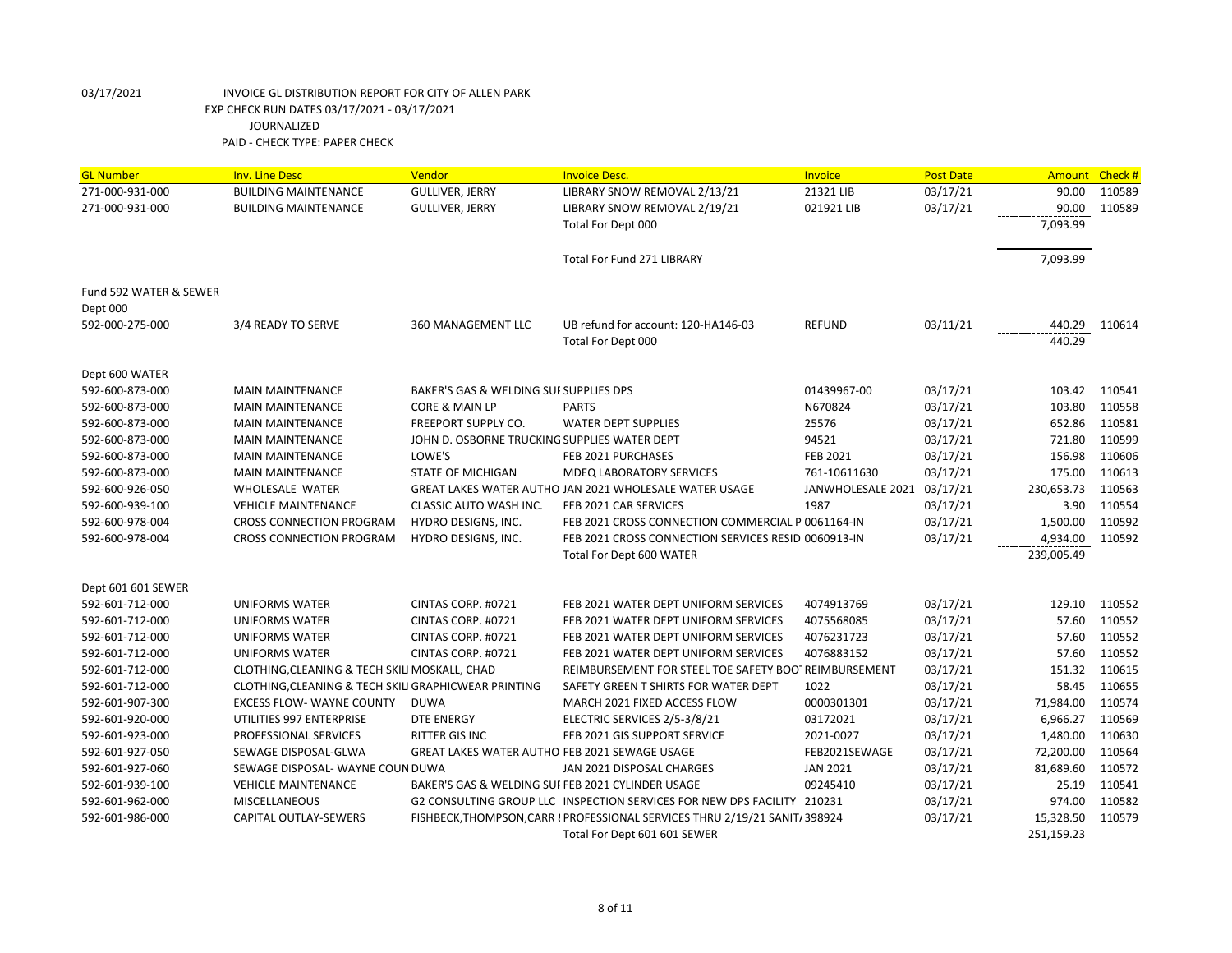| <b>GL Number</b>                                | <b>Inv. Line Desc</b>                        | Vendor                     | <b>Invoice Desc.</b>                                                                     | Invoice                | <b>Post Date</b> | <b>Amount</b> | Check# |
|-------------------------------------------------|----------------------------------------------|----------------------------|------------------------------------------------------------------------------------------|------------------------|------------------|---------------|--------|
| Dept 603 603 BASIN                              |                                              |                            |                                                                                          |                        |                  |               |        |
| 592-603-853-000                                 | <b>TELEPHONE JAMES FARMER</b>                | <b>VERIZON WIRELESS</b>    | CITY HALL PHONE SERVICES 2/2-3/1/21                                                      | 9874468311             | 03/17/21         | 495.87        | 110643 |
| 592-603-853-000                                 | TELEPHONE PUMP STN                           | <b>VERIZON WIRELESS</b>    | PUMP STN SERVICES 2/11-3/10/21                                                           | 9875154885             | 03/17/21         | 252.39        | 110646 |
| 592-603-920-000                                 | UTILITIES-14500 MORAN BG-2182! CONSTELLATION |                            | FEB 2021 GAS SERVICES BG-218252                                                          | 3131769                | 03/17/21         | 742.56        | 110556 |
| 592-603-920-000                                 | UTILITIES-14500 MORAN APT#2-B(CONSTELLATION  |                            | FEB 2021 GAS SERVICES BG-218251                                                          | 3131762                | 03/17/21         | 0.00          | 110556 |
| 592-603-920-000                                 | UTILITIES 1840 DIX RD                        | <b>DTE ENERGY</b>          | ELECTRIC SERVICES 2/5-3/8/21                                                             | 03172021               | 03/17/21         | 5,258.88      | 110569 |
| 592-603-930-000                                 | SEWER MAINTENANCE                            | LOWE'S                     | FEB 2021 PURCHASES                                                                       | FEB 2021               | 03/17/21         | 67.43         | 110606 |
| 592-603-939-000                                 | <b>VEHICLE MAINTENANCE</b>                   | <b>GLENDALE AUTO VALUE</b> | PARTS FOR 2017 FORD F250                                                                 | 359-209205             | 03/17/21         | 166.59        | 110583 |
|                                                 |                                              |                            | Total For Dept 603 603 BASIN                                                             |                        |                  | 6,983.72      |        |
| Dept 604 ADMINISTRATION/DEBT                    |                                              |                            |                                                                                          |                        |                  |               |        |
| 592-604-722-100                                 |                                              |                            | RETIREMENT CONTRIBUTION - DB PNC BANK NATIONAL ASSOC- MARCH 2021 MONTHLY PENSION PAYMENT | <b>MARCH 2021</b>      | 03/17/21         | 14,794.00     | 110626 |
| 592-604-820-000                                 | ENGINEERING                                  | <b>BUCCILLI GROUP, LLC</b> | <b>INSEPCTIONS DPS FACILITY</b>                                                          | 4382                   | 03/17/21         | 216.00        | 110544 |
| 592-604-820-000                                 | <b>ENGINEERING</b>                           | <b>BUCCILLI GROUP, LLC</b> | INSPECTION SERVICES 3/4/21 DPS                                                           | 4388                   | 03/17/21         | 432.00        | 110544 |
| 592-604-987-200                                 | <b>CITY GO EXPENSE</b>                       | <b>DUWA</b>                | SRF BOND PRINCIPAL & INT PMT                                                             | 0000301327             | 03/17/21         | 244,486.42    | 110573 |
| 592-604-987-200                                 | <b>CITY GO EXPENSE</b>                       |                            | KEY GOVERNMENT FINANCE   2020 (2005) LTGO PRIN & INT PMT                                 | 721032351              | 03/17/21         | 241,060.00    | 110602 |
|                                                 |                                              |                            | Total For Dept 604 ADMINISTRATION/DEBT                                                   |                        |                  | 500,988.42    |        |
|                                                 |                                              |                            | Total For Fund 592 WATER & SEWER                                                         |                        |                  | 998,577.15    |        |
| Fund 701 TRUST AND AGENCY<br>Dept 000           |                                              |                            |                                                                                          |                        |                  |               |        |
| 701-000-242-000                                 | <b>CITY FESTIVITIES ESCROW</b>               | BREIDENTSTEIN, HEIDI       | REFUND ON 2020 CANCELLED FAIR & JURY BOC REFUND                                          |                        | 03/17/21         | 405.00        | 110543 |
| 701-000-242-000                                 | CITY FESTIVITIES ESCROW                      | JOHNSON, WENDY             | REFUND ON 2020 CANCELLED FAIR & JURY FEE REFUND                                          |                        | 03/17/21         | 355.00        | 110600 |
| 701-000-242-000                                 | <b>CITY FESTIVITIES ESCROW</b>               | MICHEAL, JEAN              | REFUND ON 2020 CANCELLED FAIR & JURY FEE REFUND                                          |                        | 03/17/21         | 30.00         | 110612 |
|                                                 |                                              |                            | Total For Dept 000                                                                       |                        |                  | 790.00        |        |
|                                                 |                                              |                            | Total For Fund 701 TRUST AND AGENCY                                                      |                        |                  | 790.00        |        |
| Fund 703 SCHOOL AND COUNTY TAX FUND<br>Dept 000 |                                              |                            |                                                                                          |                        |                  |               |        |
| 703-000-214-101                                 | DUE TO GENERAL FUND                          |                            | WAYNE COUNTY TREASURER LAND BANK PROPERTY REMITTANCE                                     | <b>LAND PROPERTY</b>   | 03/17/21         | 43.98         | 1949   |
| 703-000-214-203                                 | DUE TO LOCAL MVH                             |                            | WAYNE COUNTY TREASURER LAND BANK PROPERTY REMITTANCE                                     | <b>LAND PROPERTY</b>   | 03/17/21         | 7.90          | 1949   |
| 703-000-214-205                                 |                                              |                            | DUE TO POLICE & FIRE SPEC. ASSE! WAYNE COUNTY TREASURER LAND BANK PROPERTY REMITTANCE    | <b>LAND PROPERTY</b>   | 03/17/21         | 28.06         | 1949   |
| 703-000-214-226                                 | <b>DUE TO RUBBISH</b>                        |                            | WAYNE COUNTY TREASURER LAND BANK PROPERTY REMITTANCE                                     | <b>LAND PROPERTY</b>   | 03/17/21         | 10.57         | 1949   |
| 703-000-214-271                                 | DUE TO LIBRARY FUND                          |                            | WAYNE COUNTY TREASURER LAND BANK PROPERTY REMITTANCE                                     | <b>LAND PROPERTY</b>   | 03/17/21         | 3.52          | 1949   |
| 703-000-214-392                                 |                                              |                            | DUE TO COMM.CENTER.DEBT.RETI WAYNE COUNTY TREASURER LAND BANK PROPERTY REMITTANCE        | <b>LAND PROPERTY</b>   | 03/17/21         | 2.05          | 1949   |
| 703-000-214-592                                 | DUE TO WATER/SEWER FUND                      |                            | WAYNE COUNTY TREASURER LAND BANK PROPERTY REMITTANCE                                     | <b>LAND PROPERTY</b>   | 03/17/21         | 4.46          | 1949   |
| 703-000-225-009                                 | DUE TO SCHOOLS OPERATING                     |                            | ALLEN PARK PUBLIC SCHOOLS TAX DISTRIBUTION THRU 3/1/21                                   | <b>TAX THRU 3/1/21</b> | 03/17/21         | 25,628.27     | 1945   |
| 703-000-225-009                                 | DUE TO SCHOOLS                               |                            | MELVINDALE NAP PUBLIC SCI TAX DISTRIBUTION THRU 3/1/21                                   | <b>TAX THRU 3/1/21</b> | 03/17/21         | 2,129.84      | 1946   |
| 703-000-225-009                                 | DUE TO SCHOOLS OPERATING                     |                            | SOUTHGATE COMMUNITY SC TAX DISTRIBUTION THRU 3/1/21                                      | <b>TAX THRU 3/1/21</b> | 03/17/21         | 2,802.03      | 1947   |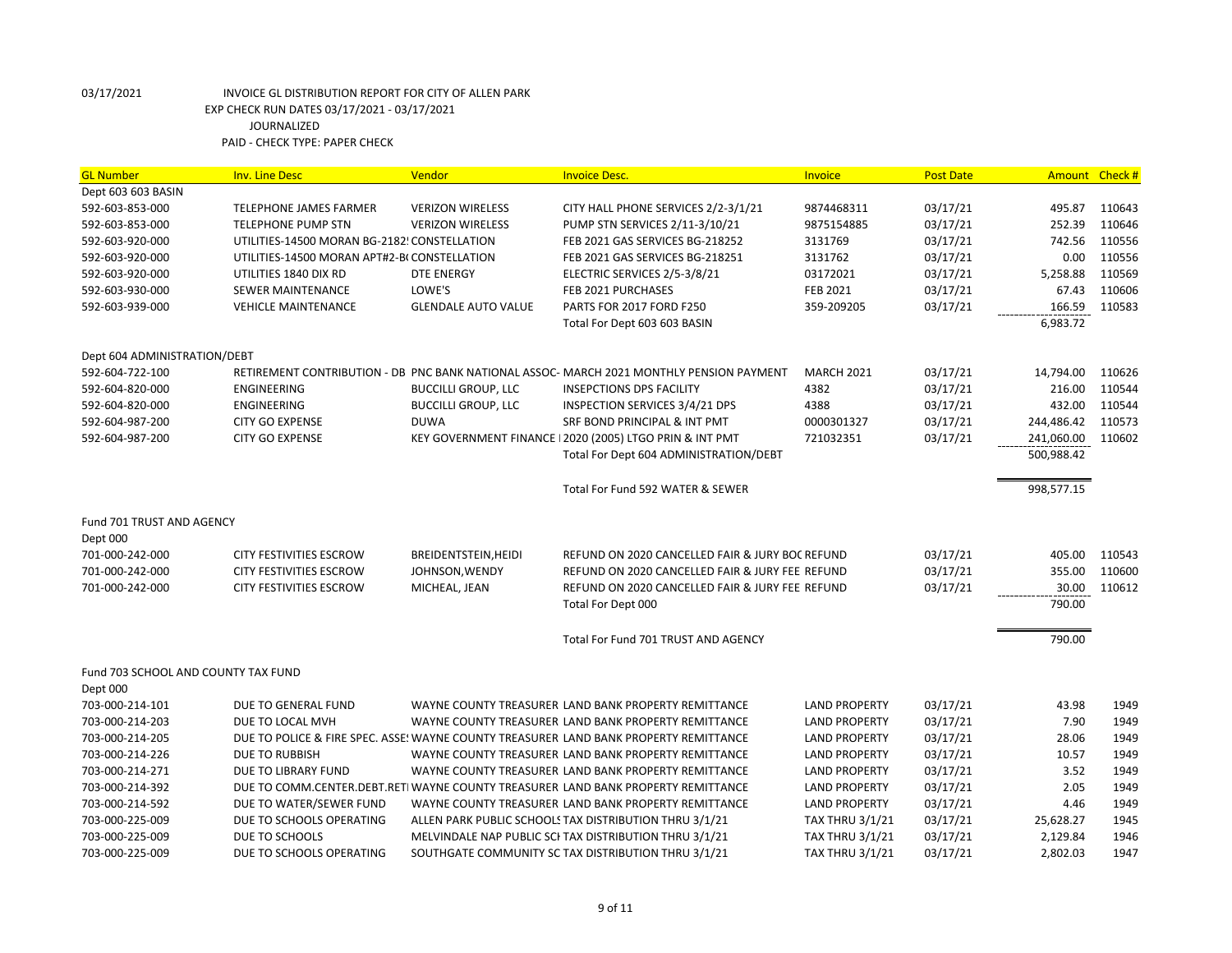| <b>GL Number</b> | <b>Inv. Line Desc</b>                                                             | Vendor       | <b>Invoice Desc.</b>                                                               | Invoice                | <b>Post Date</b> | <b>Amount</b> | Check # |
|------------------|-----------------------------------------------------------------------------------|--------------|------------------------------------------------------------------------------------|------------------------|------------------|---------------|---------|
| 703-000-225-009  | DUE TO SCHOOLS                                                                    |              | WAYNE COUNTY TREASURER LAND BANK PROPERTY REMITTANCE                               | <b>LAND PROPERTY</b>   | 03/17/21         | 75.20         | 1949    |
| 703-000-235-000  | DUE TO WAYNE CO.-COMM. COLLI WAYNE COUNTY TREASURER TAX DISTRIBUTION THRU 3/1/21  |              |                                                                                    | <b>TAX THRU 3/1/21</b> | 03/17/21         | 377,513.67    | 1948    |
| 703-000-235-000  |                                                                                   |              | DUE TO WAYNE CO.-COMM. COLLI WAYNE COUNTY TREASURER LAND BANK PROPERTY REMITTANCE  | <b>LAND PROPERTY</b>   | 03/17/21         | 13.61         | 1949    |
| 703-000-236-000  | DUE TO WAYNE CO.- RESA/ISD                                                        |              | WAYNE COUNTY TREASURER TAX DISTRIBUTION THRU 3/1/21                                | <b>TAX THRU 3/1/21</b> | 03/17/21         | 11,839.93     | 1948    |
| 703-000-236-000  | DUE TO WAYNE CO.- RESA/ISD                                                        |              | WAYNE COUNTY TREASURER LAND BANK PROPERTY REMITTANCE                               | <b>LAND PROPERTY</b>   | 03/17/21         | 22.54         | 1949    |
| 703-000-237-000  | DUE TO WAYNE CO.- H.C.M.A.                                                        |              | WAYNE COUNTY TREASURER TAX DISTRIBUTION THRU 3/1/21                                | <b>TAX THRU 3/1/21</b> | 03/17/21         | 24,504.44     | 1948    |
| 703-000-237-000  | DUE TO WAYNE CO.- H.C.M.A.                                                        |              | WAYNE COUNTY TREASURER LAND BANK PROPERTY REMITTANCE                               | <b>LAND PROPERTY</b>   | 03/17/21         | 0.89          | 1949    |
| 703-000-238-000  | DUE TO WAYNE CO. - DRAINS R11 WAYNE COUNTY TREASURER TAX DISTRIBUTION THRU 3/1/21 |              |                                                                                    | <b>TAX THRU 3/1/21</b> | 03/17/21         | 2,552.75      | 1948    |
| 703-000-239-000  | DUE TO WAYNE CO. - VET                                                            |              | WAYNE COUNTY TREASURER TAX DISTRIBUTION THRU 3/1/21                                | <b>TAX THRU 3/1/21</b> | 03/17/21         | 4,281.66      | 1948    |
| 703-000-239-000  | DUE TO WAYNE CO. - VET                                                            |              | WAYNE COUNTY TREASURER LAND BANK PROPERTY REMITTANCE                               | <b>LAND PROPERTY</b>   | 03/17/21         | 0.15          | 1949    |
| 703-000-240-000  | DUE TO WAYNE CO. - S.E.T.                                                         |              | WAYNE COUNTY TREASURER TAX DISTRIBUTION THRU 3/1/21                                | <b>TAX THRU 3/1/21</b> | 03/17/21         | 12,976.46     | 1948    |
| 703-000-240-000  | DUE TO WAYNE CO. - S.E.T.                                                         |              | WAYNE COUNTY TREASURER LAND BANK PROPERTY REMITTANCE                               | <b>LAND PROPERTY</b>   | 03/17/21         | 25.20         | 1949    |
| 703-000-241-000  | DUE TO WAYNE CO.-OPERATING                                                        |              | WAYNE COUNTY TREASURER TAX DISTRIBUTION THRU 3/1/21                                | <b>TAX THRU 3/1/21</b> | 03/17/21         | 123,237.10    | 1948    |
| 703-000-241-000  | DUE TO WAYNE CO.-OPERATING                                                        |              | WAYNE COUNTY TREASURER LAND BANK PROPERTY REMITTANCE                               | <b>LAND PROPERTY</b>   | 03/17/21         | 27.88         | 1949    |
| 703-000-241-000  | DUE TO WAYNE CO.-OPERATING WAYNE COUNTY TREASURER WINTER TAX 2020 PARCEL PMT      |              |                                                                                    | 30009040382000         | 03/17/21         | 500.00        | 1951    |
| 703-000-242-000  | DUE TO WAYNE CO.-TRANSIT AUTI WAYNE COUNTY TREASURER TAX DISTRIBUTION THRU 3/1/21 |              |                                                                                    | <b>TAX THRU 3/1/21</b> | 03/17/21         | 116,379.93    | 1948    |
| 703-000-242-000  |                                                                                   |              | DUE TO WAYNE CO.-TRANSIT AUTI WAYNE COUNTY TREASURER LAND BANK PROPERTY REMITTANCE | <b>LAND PROPERTY</b>   | 03/17/21         | 4.19          | 1949    |
| 703-000-243-000  | DUE TO WAYNE CO.-PARKS                                                            |              | WAYNE COUNTY TREASURER TAX DISTRIBUTION THRU 3/1/21                                | <b>TAX THRU 3/1/21</b> | 03/17/21         | 28,639.47     | 1948    |
| 703-000-243-000  | DUE TO WAYNE CO.-PARKS                                                            |              | WAYNE COUNTY TREASURER LAND BANK PROPERTY REMITTANCE                               | <b>LAND PROPERTY</b>   | 03/17/21         | 1.03          | 1949    |
| 703-000-243-100  | DUE TO WAYNE COUNTY - ZOO                                                         |              | WAYNE COUNTY TREASURER TAX DISTRIBUTION THRU 3/1/21                                | <b>TAX THRU 3/1/21</b> | 03/17/21         | 11,644.28     | 1948    |
| 703-000-243-100  | DUE TO WAYNE COUNTY - ZOO                                                         |              | WAYNE COUNTY TREASURER LAND BANK PROPERTY REMITTANCE                               | <b>LAND PROPERTY</b>   | 03/17/21         | 0.42          | 1949    |
| 703-000-243-200  | DUE TO WAYNE CTY - ARTS (DIA)                                                     |              | WAYNE COUNTY TREASURER TAX DISTRIBUTION THRU 3/1/21                                | <b>TAX THRU 3/1/21</b> | 03/17/21         | 23,293.35     | 1948    |
| 703-000-243-200  | DUE TO WAYNE CTY - ARTS (DIA)                                                     |              | WAYNE COUNTY TREASURER LAND BANK PROPERTY REMITTANCE                               | <b>LAND PROPERTY</b>   | 03/17/21         | 0.84          | 1949    |
| 703-000-243-300  | DUE TO WAYNE CTY - JAILS                                                          |              | WAYNE COUNTY TREASURER TAX DISTRIBUTION THRU 3/1/21                                | <b>TAX THRU 3/1/21</b> | 03/17/21         | 109,273.73    | 1948    |
| 703-000-243-300  | DUE TO WAYNE CTY - JAILS                                                          |              | WAYNE COUNTY TREASURER LAND BANK PROPERTY REMITTANCE                               | <b>LAND PROPERTY</b>   | 03/17/21         | 3.94          | 1949    |
|                  |                                                                                   |              | Total For Dept 000                                                                 |                        |                  | 877,473.34    |         |
|                  |                                                                                   |              | Total For Fund 703 SCHOOL AND COUNTY TAX FUND                                      |                        |                  | 877,473.34    |         |
|                  |                                                                                   | Fund Totals: |                                                                                    |                        |                  |               |         |
|                  |                                                                                   |              | Fund 101 GENERAL FUND                                                              |                        |                  | 629,154.75    |         |
|                  |                                                                                   |              | Fund 202 MAJOR STREET FUND                                                         |                        |                  | 5,402.51      |         |
|                  |                                                                                   |              | Fund 203 LOCAL STREET FUND                                                         |                        |                  | 22,057.64     |         |
|                  |                                                                                   |              | Fund 226 RUBBISH FUND                                                              |                        |                  | 136,003.81    |         |
|                  |                                                                                   |              | Fund 243 BROWNFIELD REDEVELOPMENT AUTHORITY                                        |                        |                  | 743,375.00    |         |
|                  |                                                                                   |              | Fund 249 BUILDING FUND                                                             |                        |                  | 15,898.64     |         |
|                  |                                                                                   |              | Fund 250 DDA OPERATING                                                             |                        |                  | 17,135.87     |         |
|                  |                                                                                   |              | Fund 265 DRUG FORFEITURE - FEDERAL                                                 |                        |                  | 2,500.00      |         |
|                  |                                                                                   |              | Fund 271 LIBRARY                                                                   |                        |                  | 7,093.99      |         |
|                  |                                                                                   |              | Fund 592 WATER & SEWER                                                             |                        |                  | 998,577.15    |         |